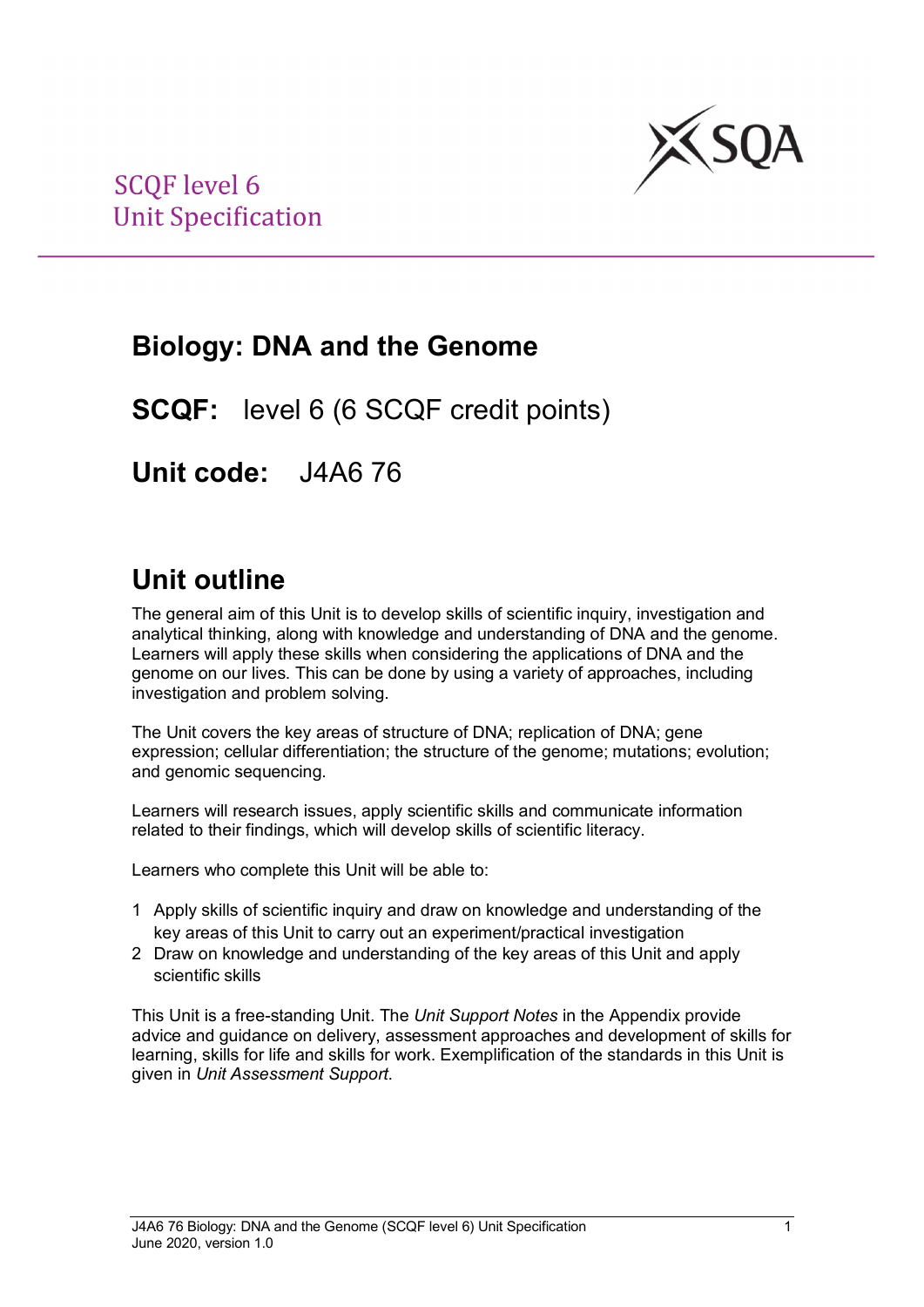### **Recommended entry**

Entry to this Unit is at the discretion of the centre. However, learners would normally be expected to have attained the skills, knowledge and understanding required by one or more of the following or equivalent qualifications and/or experience:

- ♦ National 5 Biology Course
- ♦ free-standing SCQF level 5 Biology Units

### **Equality and inclusion**

This Unit Specification has been designed to ensure that there are no unnecessary barriers to learning or assessment. The individual needs of learners should be taken into account when planning learning experiences, selecting assessment methods or considering alternative evidence. For further information, please refer to the Appendix: *Unit Support Notes.*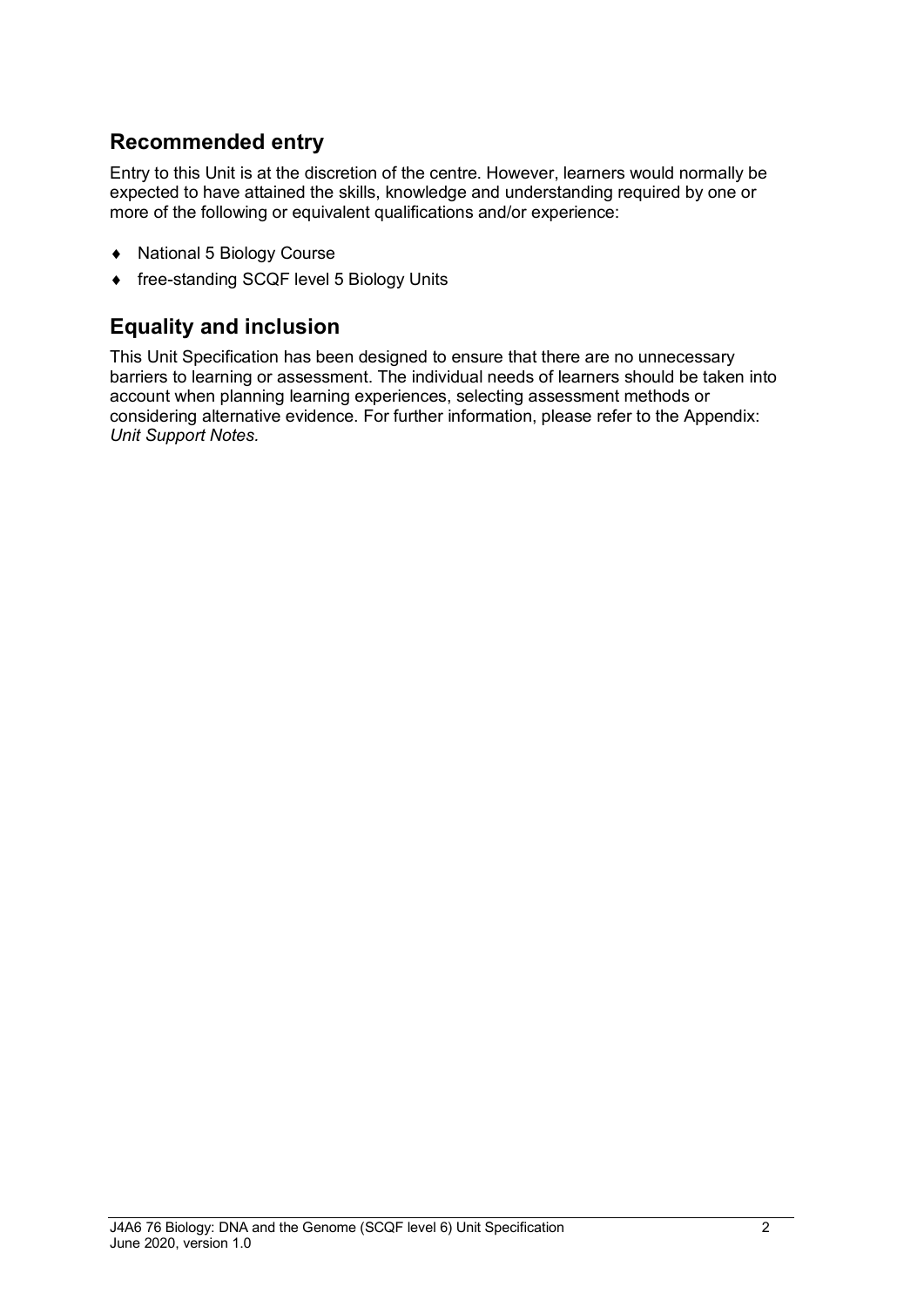# **Standards Outcomes and Assessment Standards Outcome 1**

The learner will:

- **1 Apply skills of scientific inquiry and draw on knowledge and understanding of the key areas of this Unit to carry out an experiment/practical investigation by:**
- 1.1 Planning an experiment/practical investigation
- 1.2 Following procedures safely
- 1.3 Making and recording observations/measurements correctly
- 1.4 Presenting results in an appropriate format
- 1.5 Drawing valid conclusions
- 1.6 Evaluating experimental procedures

### **Outcome 2**

The learner will:

- **2 Draw on knowledge and understanding of the key areas of this Unit and apply scientific skills by:**
- 2.1 Making accurate statements
- 2.2 Solving problems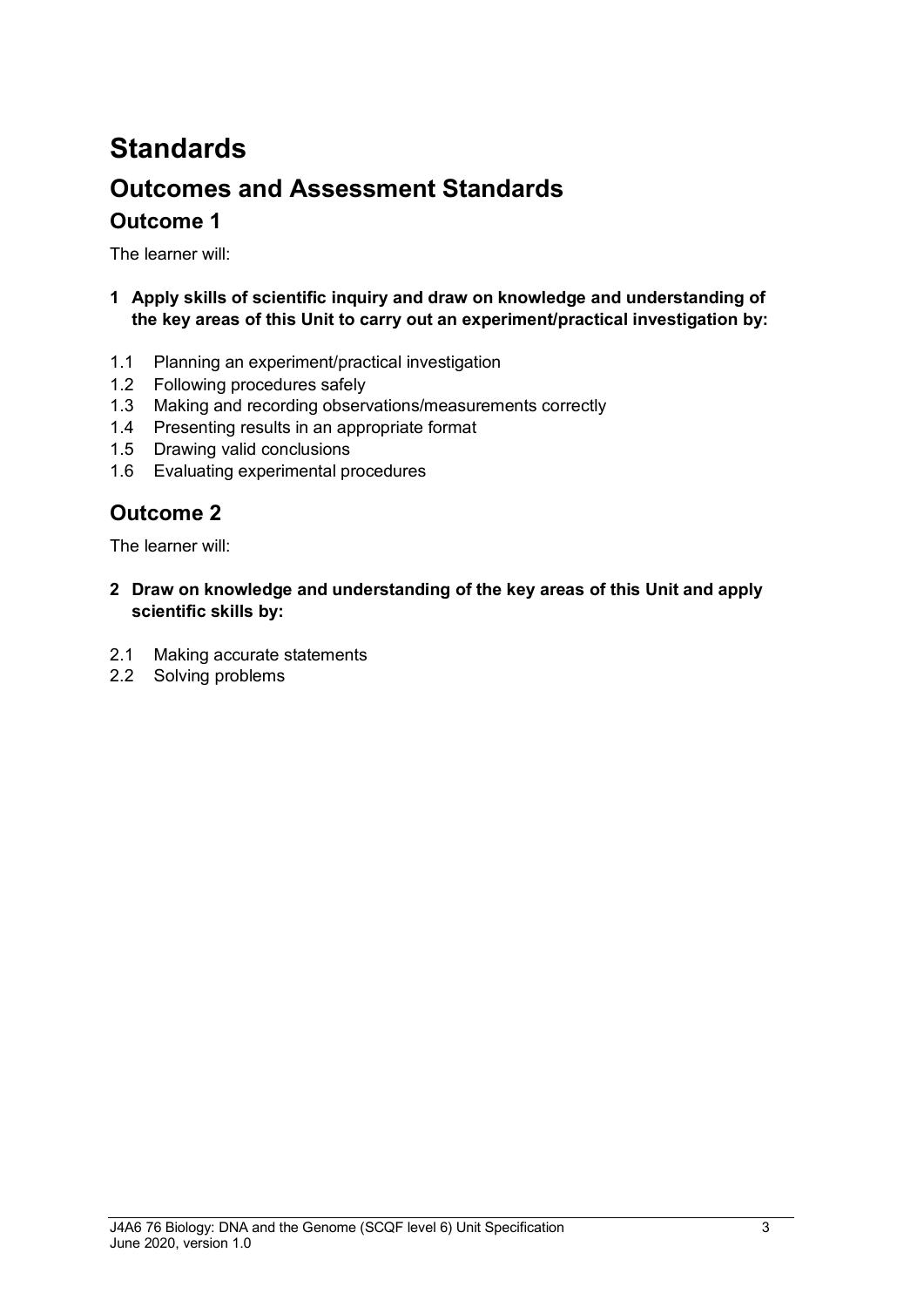## **Evidence Requirements for the Unit**

Assessors should use their professional judgement, subject knowledge and experience, and understanding of their learners, to determine the most appropriate ways to generate evidence and the conditions and contexts in which they are used.

The key areas covered in this Unit are structure of DNA; replication of DNA; gene expression; cellular differentiation; the structure of the genome; mutations; evolution; and genomic sequencing.

The following table describes the evidence for the Assessment Standards. Exemplification of assessment is provided in *Unit Assessment Support*.

| <b>Assessment Standard</b>                     | <b>Evidence required</b>                                           |  |
|------------------------------------------------|--------------------------------------------------------------------|--|
| Planning an experiment                         | The plan must include:                                             |  |
|                                                | a clear statement of the aim                                       |  |
|                                                | a hypothesis                                                       |  |
|                                                | a dependent and independent variable                               |  |
|                                                | variables to be kept constant                                      |  |
|                                                | measurements/observations to be made                               |  |
|                                                | the equipment/materials                                            |  |
|                                                | a clear and detailed description of how the                        |  |
|                                                | experiment/practical investigation should be                       |  |
|                                                | carried out, including safety considerations                       |  |
| Following procedures safely                    | The learner must be seen to follow procedures<br>safely.           |  |
| Making and recording                           | The raw data must be collated in a relevant                        |  |
| observations/measurements correctly            | format, for example a table.                                       |  |
| Presenting results in an appropriate<br>format | One format from: bar graph or line graph.                          |  |
| Drawing a valid conclusion                     | Must include reference to the aim and be                           |  |
|                                                | supported by the results.                                          |  |
| Evaluating experimental procedures             | Provide one evaluative statement about the                         |  |
|                                                | procedures used and suggest one improvement<br>for the experiment. |  |
|                                                | or                                                                 |  |
|                                                | Provide two evaluative statements about the                        |  |
|                                                | procedures used.                                                   |  |
|                                                | or                                                                 |  |
|                                                | Suggest two improvements for the experiment.                       |  |
|                                                | Appropriate justification must also be provided                    |  |
|                                                | whichever option is chosen.                                        |  |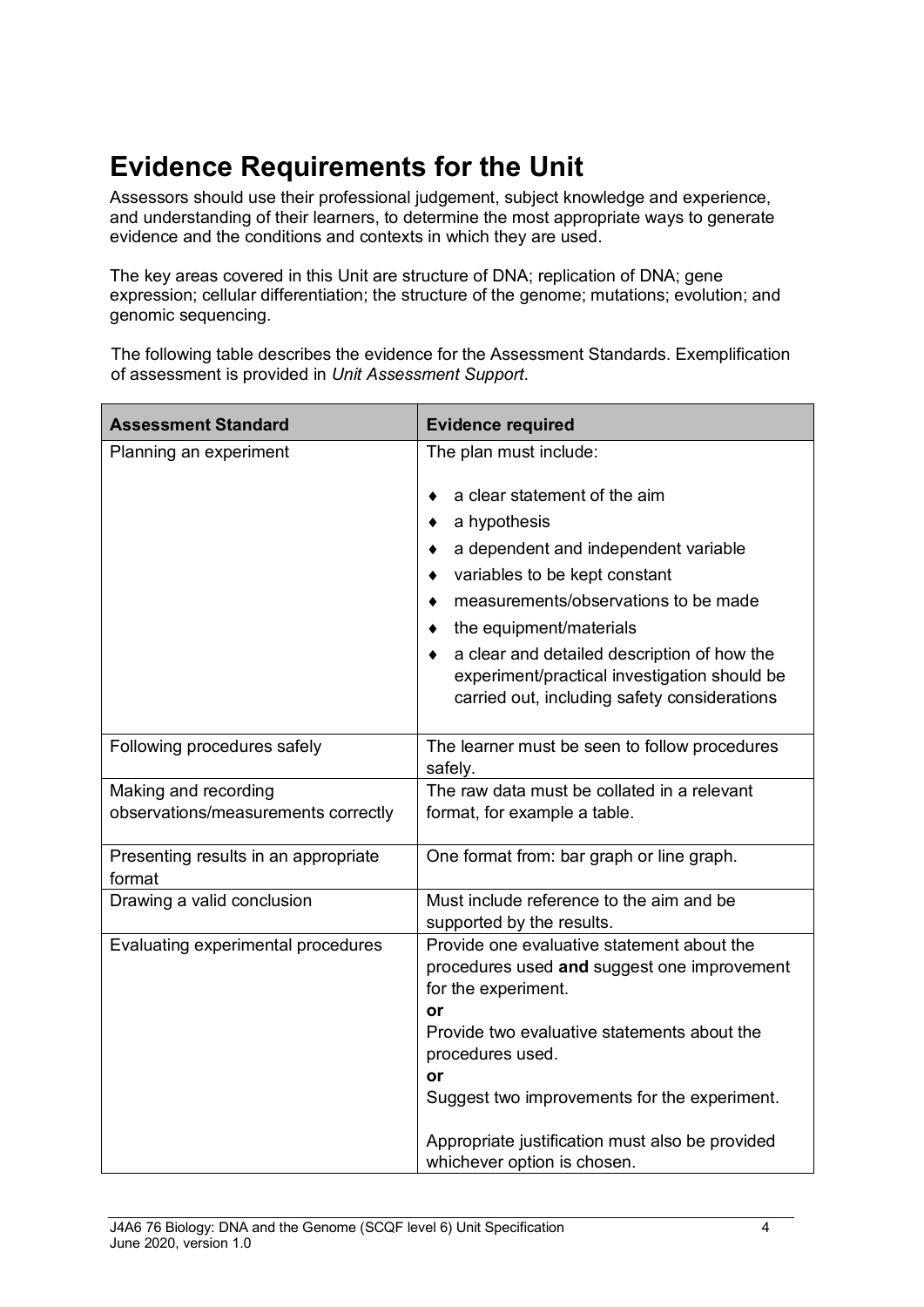| <b>Assessment Standard</b>                         | <b>Evidence required</b>                                                                                    |  |
|----------------------------------------------------|-------------------------------------------------------------------------------------------------------------|--|
| Making accurate statements and<br>solving problems | Achieve at least 50% of the total marks available<br>in a holistic assessment.                              |  |
|                                                    | A holistic assessment must include:                                                                         |  |
|                                                    | an appropriate number of opportunities to<br>٠<br>make accurate statements for each key area<br>of the Unit |  |
|                                                    | at least one opportunity to demonstrate each<br>of the following problem-solving skills:                    |  |
|                                                    | — make generalisations/predictions                                                                          |  |
|                                                    | — select information                                                                                        |  |
|                                                    | process information, including<br>calculations, as appropriate                                              |  |
|                                                    | - analyse information                                                                                       |  |

### **Assessment Standard thresholds**

#### **Outcome 1**

Learners are not required to show full mastery of the Assessment Standards to achieve Outcome 1. Instead, five out of the six Assessment Standards for Outcome 1 must be met to achieve a pass. Learners must be given the opportunity to meet all Assessment Standards.

#### **Outcome 2**

Learners are assessed using a holistic assessment that assesses Assessment Standards 2.1 and 2.2. To gain a pass for Outcome 2, learners must achieve 50% or more of the total marks available in the assessment.

### **Transfer of evidence**

Evidence for the achievement of Outcome 1 for this Unit can be used as evidence for the achievement of Outcome 1 in the SCQF level 6 Units: Biology: Metabolism and Survival (J4A7 76) and Biology: Sustainability and Interdependence (J4A8 76).

Evidence for the achievement of Outcome 2 for this Unit is **not** transferable between the SCQF level 6 Units: Biology: Metabolism and Survival (J4A7 76) and Biology: Sustainability and Interdependence (J4A8 76).

### **Re-assessment**

SQA's guidance on re-assessment is that there should only be one or, in exceptional circumstances, two re-assessment opportunities. Re-assessment must be carried out under the same conditions as the original assessment.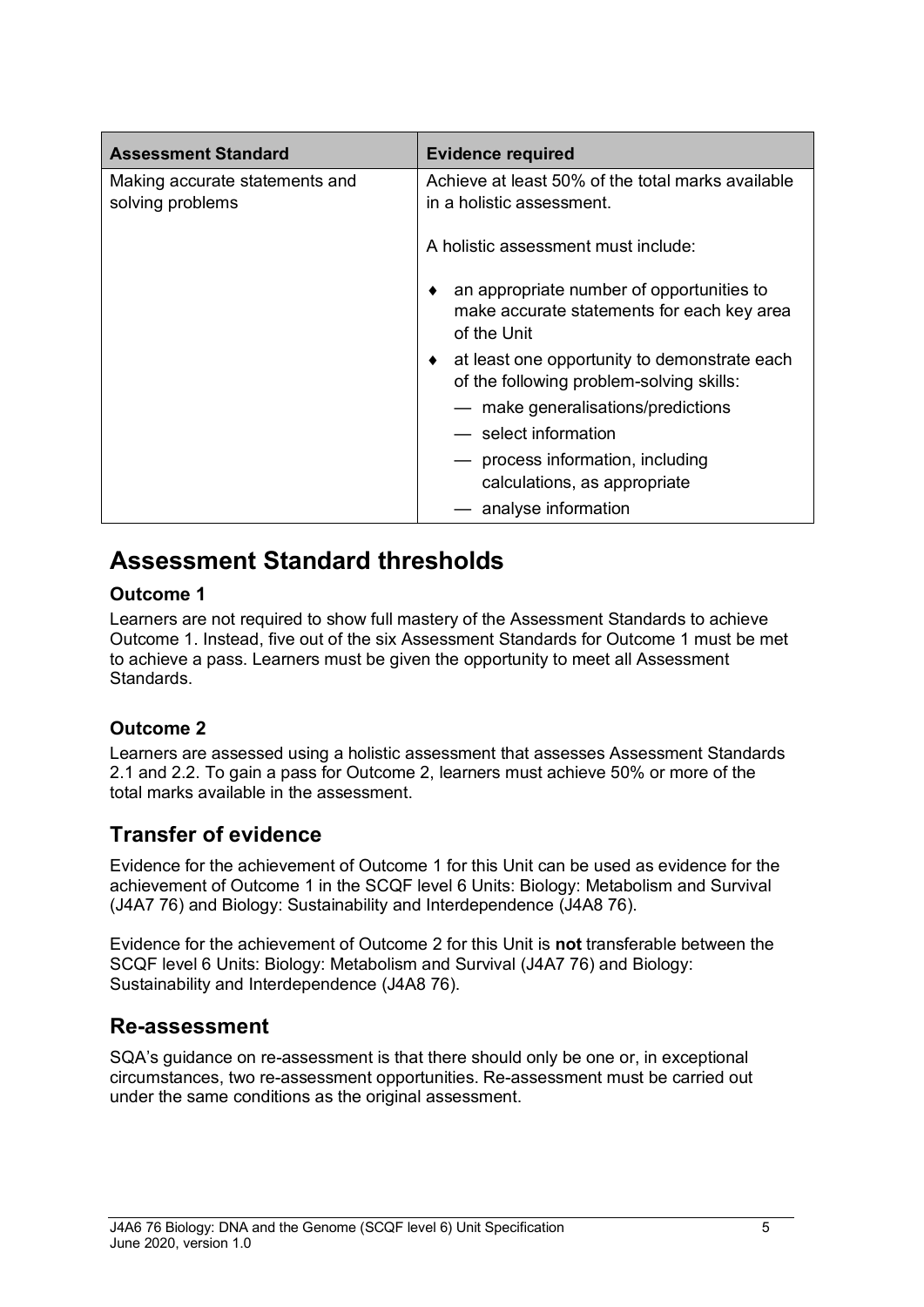#### **Outcome 1**

Learners can re-draft their original Outcome 1 report or carry out a new experiment/practical investigation.

#### **Outcome 2**

Learners must have a full re-assessment opportunity, ie a holistic assessment. To achieve Outcome 2, learners must achieve 50% of the total marks available in the re-assessment.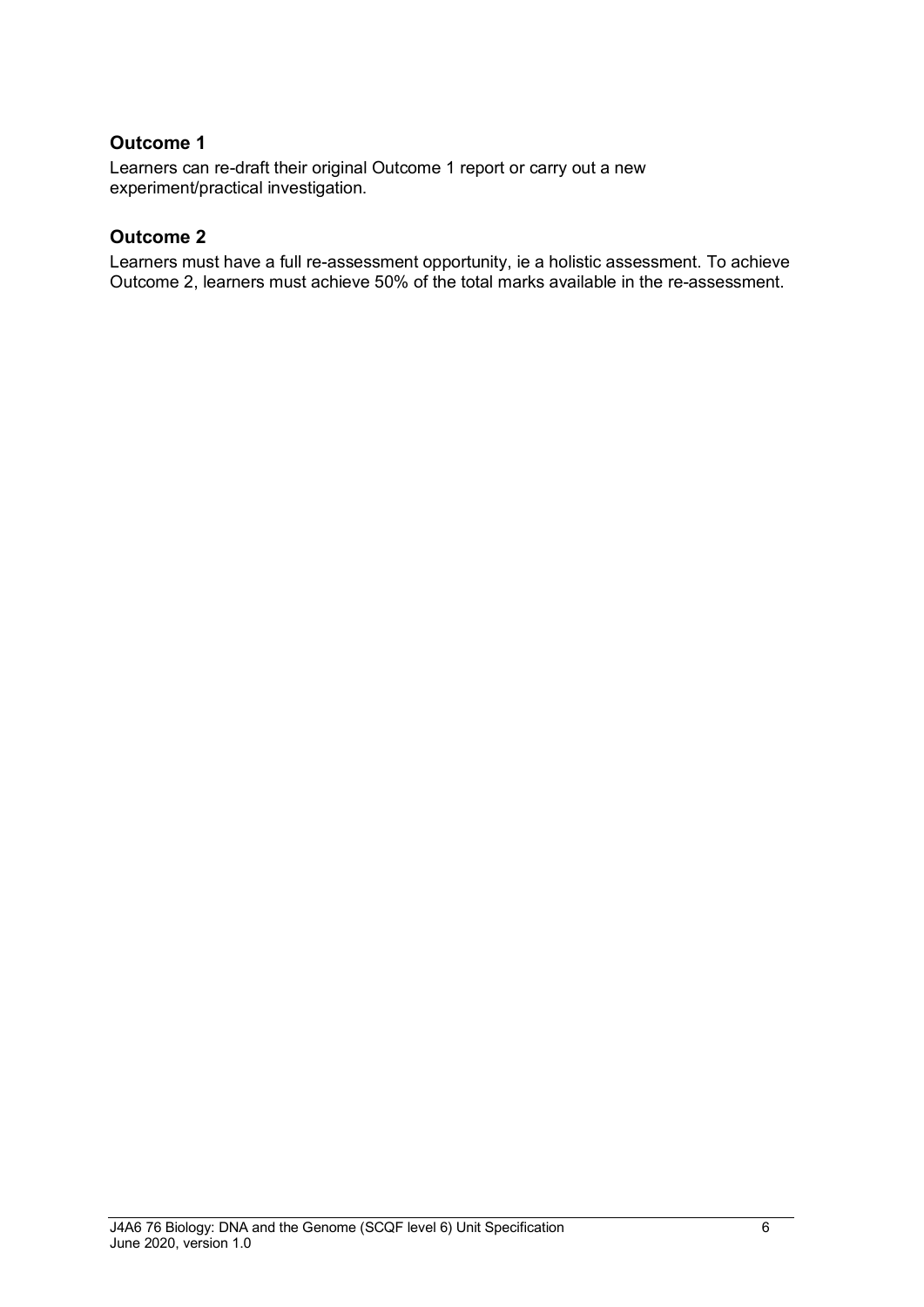## **Development of skills for learning, skills for life and skills for work**

It is expected that learners will develop broad, generic skills through this Unit. The skills that learners will be expected to improve on and develop through the Unit are based on SQA's *Skills Framework: Skills for Learning, Skills for Life and Skills for Work* and drawn from the main skills areas listed below. These must be built into the Unit where there are appropriate opportunities.

#### **1 Literacy**

1.2 Writing

#### **2 Numeracy**

- 2.1 Number processes
- 2.2 Money, time and measurement
- 2.3 Information handling

#### **5 Thinking skills**

- 5.3 Applying
- 5.4 Analysing and evaluating
- 5.5 Creating

Amplification of these is given in SQA's *Skills Framework: Skills for Learning, Skills for Life and Skills for Work.* The level of these skills should be at the same SCQF level of the Unit and be consistent with the SCQF level descriptor. Further information on building in skills for learning, skills for life and skills for work is given in the Appendix: *Unit Support Notes.*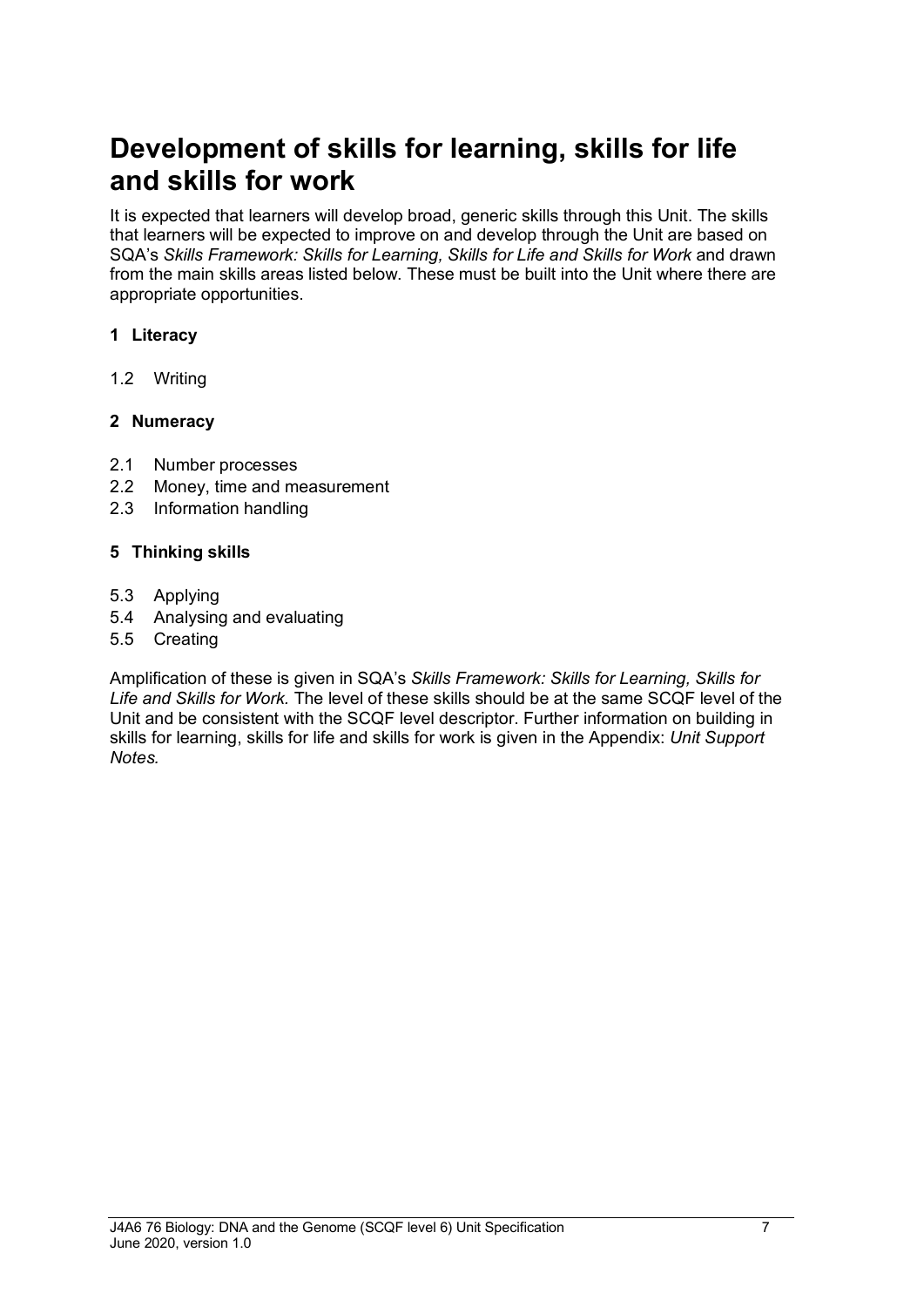# **Appendix: Unit Support Notes Introduction**

These support notes are not mandatory. They provide advice and guidance on approaches to delivering and assessing this Unit. They are intended for teachers and lecturers who are delivering this Unit. They should be read in conjunction with:

♦ *Unit Assessment Support* 

### **Developing skills, knowledge and understanding**

Teachers and lecturers are free to select the skills, knowledge, understanding and contexts that are most appropriate for delivery in their centres.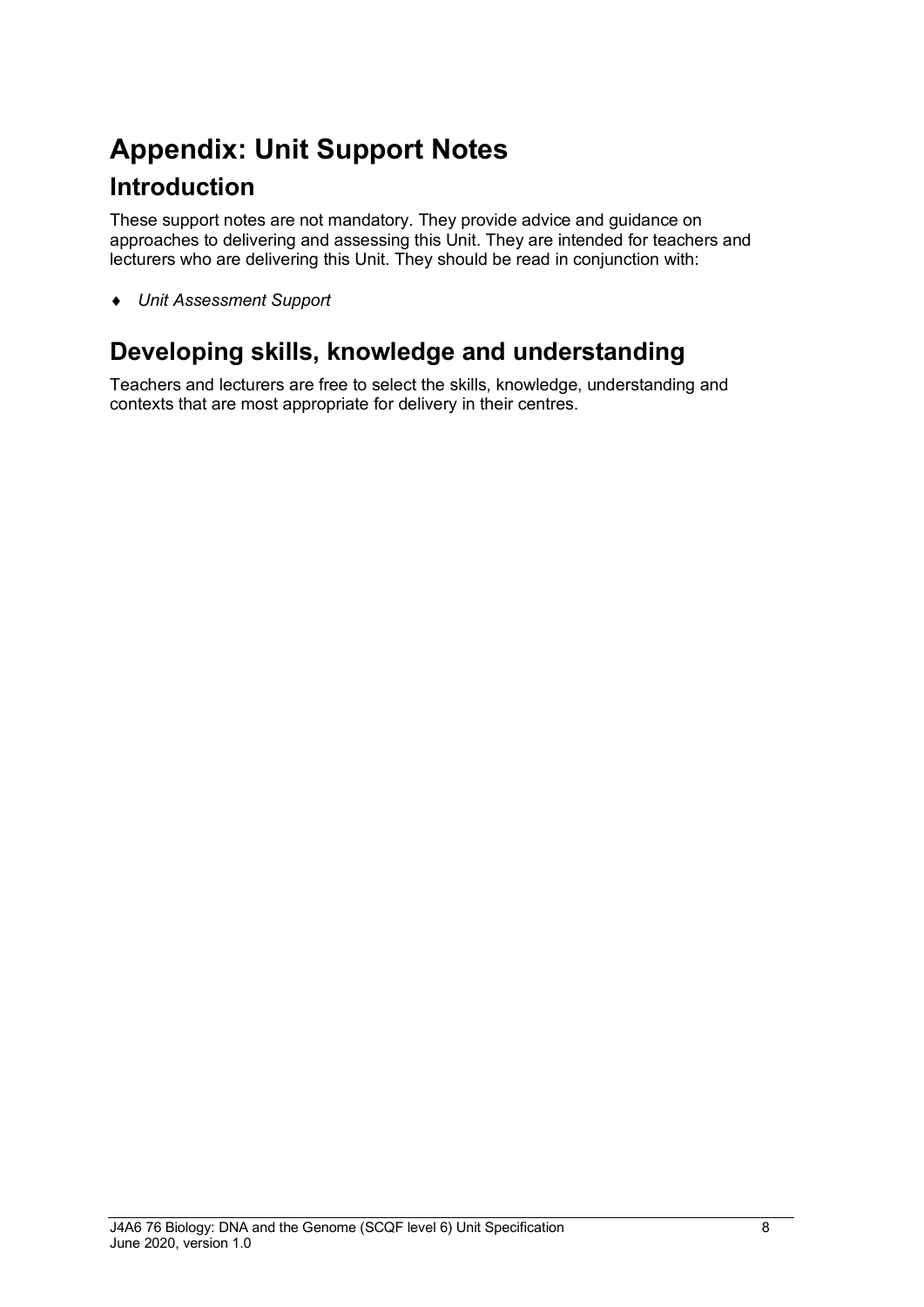## **Approaches to learning and teaching**

| DNA and the genome                                                                                                                                                                                                                                                                                                                                                           |                                                     |                                                                                                                                                                                                                                                  |
|------------------------------------------------------------------------------------------------------------------------------------------------------------------------------------------------------------------------------------------------------------------------------------------------------------------------------------------------------------------------------|-----------------------------------------------------|--------------------------------------------------------------------------------------------------------------------------------------------------------------------------------------------------------------------------------------------------|
| <b>Key areas</b>                                                                                                                                                                                                                                                                                                                                                             | Depth of knowledge required                         | <b>Suggested learning activities</b>                                                                                                                                                                                                             |
| 1 The structure of DNA<br>(a) Structure of DNA - nucleotides<br>(deoxyribose sugar, phosphate and base),<br>sugar-phosphate backbone, base pairing<br>(adenine-thymine and guanine-cytosine)<br>by hydrogen bonds and double-stranded<br>antiparallel structure, with deoxyribose and<br>phosphate at 3' and 5' ends of each strand<br>respectively, forming a double helix. | The base sequence of DNA forms the<br>genetic code. | Examine research that led to an<br>understanding of the structure of DNA.<br>Studies could include Chargaff's base<br>ratios, X-ray crystallography of Wilkins and<br>Franklin, and Watson and Crick's<br>development of the double helix model. |
|                                                                                                                                                                                                                                                                                                                                                                              |                                                     | Compare DNA extraction from peas and<br>kiwi fruit (possible false positive result in<br>latter as DNA is obscured by pectin).                                                                                                                   |
| (b) Organisation of DNA — prokaryotes<br>have a single, circular chromosome and<br>smaller circular plasmids.                                                                                                                                                                                                                                                                |                                                     |                                                                                                                                                                                                                                                  |
| Eukaryotes all have linear chromosomes,<br>in the nucleus, which are tightly coiled and<br>packaged with associated proteins. They<br>also contain circular chromosomes in their<br>mitochondria and chloroplasts. Yeast is a<br>special example of a eukaryote as it also<br>has plasmids.                                                                                  | The associated proteins are called<br>histones.     |                                                                                                                                                                                                                                                  |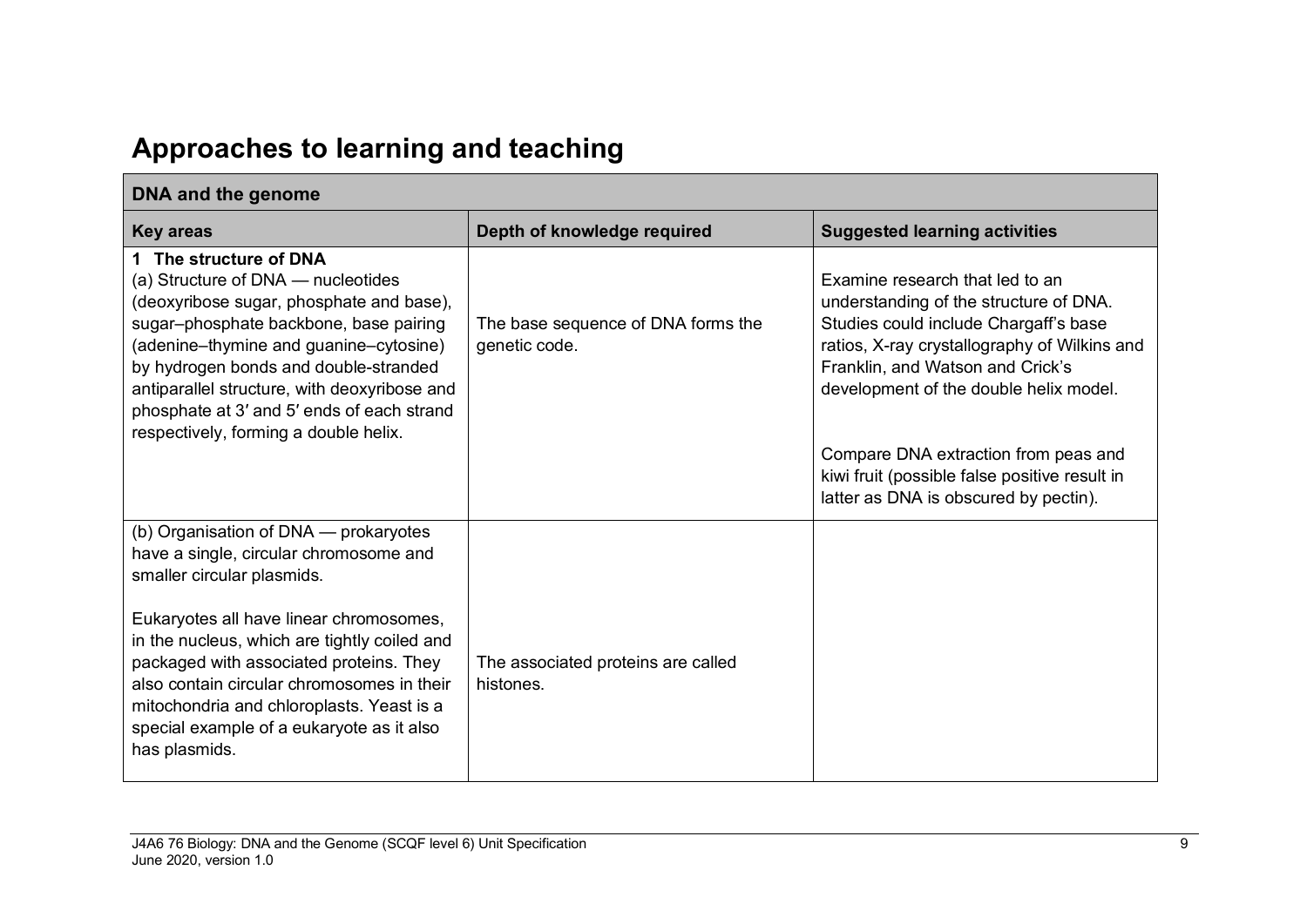| DNA and the genome                                                                                                                                 |                                                                                                                                                                                                                                                                                       |                                                                        |
|----------------------------------------------------------------------------------------------------------------------------------------------------|---------------------------------------------------------------------------------------------------------------------------------------------------------------------------------------------------------------------------------------------------------------------------------------|------------------------------------------------------------------------|
| <b>Key areas</b>                                                                                                                                   | Depth of knowledge required                                                                                                                                                                                                                                                           | <b>Suggested learning activities</b>                                   |
| 2 Replication of DNA<br>(a) Replication of DNA by DNA polymerase<br>and primers                                                                    | Prior to cell division, DNA is replicated by a<br>DNA polymerase. DNA polymerase needs<br>primers to start replication. A primer is a<br>short strand of nucleotides that binds to the                                                                                                | Carry out digital or physical modelling of<br>DNA replication.         |
|                                                                                                                                                    | 3' end of the template DNA strand allowing<br>polymerase to add DNA nucleotides.                                                                                                                                                                                                      | <b>Examine Meselson and Stahl's</b><br>experiments on DNA replication. |
| DNA polymerase adds DNA nucleotides,<br>using complementary base pairing, to the<br>deoxyribose (3') end of the new DNA<br>strand that is forming. | DNA is unwound and hydrogen bonds<br>between bases are broken to form two<br>template strands. DNA polymerase can<br>only add DNA nucleotides in one direction<br>resulting in the leading strand being<br>replicated continuously and the lagging<br>strand replicated in fragments. |                                                                        |
| Fragments of DNA are joined together by<br>ligase.                                                                                                 |                                                                                                                                                                                                                                                                                       |                                                                        |
| (b) Polymerase chain reaction (PCR)<br>amplifies DNA using complementary<br>primers for specific target sequences.                                 | In PCR, primers are short strands of<br>nucleotides that are complementary to<br>specific target sequences at the two ends<br>of the region of DNA to be amplified.                                                                                                                   | Carry out PCR using a thermal cycler or<br>water baths.                |
| Repeated cycles of heating and cooling<br>amplify the target region of DNA.                                                                        | DNA is heated to between 92 and 98°C to<br>separate the strands. It is then cooled to<br>between 50 and 65°C to allow primers to                                                                                                                                                      |                                                                        |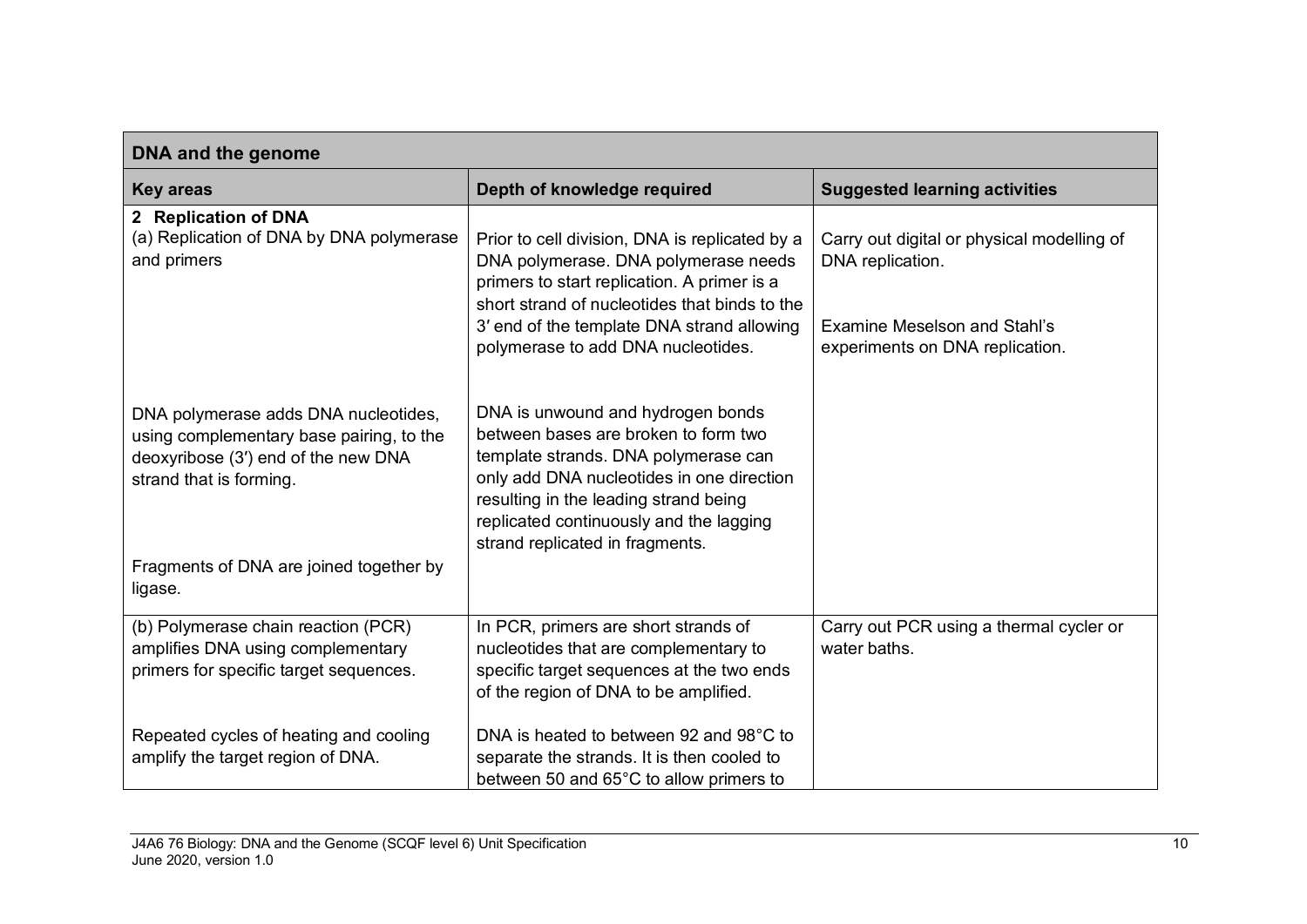| DNA and the genome                                                                                          |                                                                                                                                                                                                                       |                                                                                                         |
|-------------------------------------------------------------------------------------------------------------|-----------------------------------------------------------------------------------------------------------------------------------------------------------------------------------------------------------------------|---------------------------------------------------------------------------------------------------------|
| <b>Key areas</b>                                                                                            | Depth of knowledge required                                                                                                                                                                                           | <b>Suggested learning activities</b>                                                                    |
|                                                                                                             | bind to target sequences. It is then heated<br>to between 70 and 80°C for heat-tolerant<br>DNA polymerase to replicate the region of<br>DNA.                                                                          |                                                                                                         |
| Practical applications of PCR                                                                               | PCR can amplify DNA to help solve<br>crimes, settle paternity suits, and diagnose<br>genetic disorders.                                                                                                               | Use gel electrophoresis to analyse DNA<br>samples (from kits) to determine criminality<br>or paternity. |
| 3 Gene expression<br>(a) Gene expression involves the<br>transcription and translation of DNA<br>sequences. | Only a fraction of the genes in a cell are<br>expressed.                                                                                                                                                              |                                                                                                         |
| Transcription and translation involve three<br>types of RNA (mRNA, tRNA and rRNA).                          | RNA is single-stranded and is composed of<br>nucleotides containing ribose sugar,<br>phosphate and one of four bases: cytosine,<br>guanine, adenine and uracil.                                                       | Carry out digital or physical modelling of<br>transcription and translation.                            |
| Messenger RNA (mRNA) carries a copy of<br>the DNA code from the nucleus to the<br>ribosome.                 | mRNA is transcribed from DNA in the<br>nucleus and translated into proteins by<br>ribosomes in the cytoplasm. Each triplet of<br>bases on the mRNA molecule is called a<br>codon and codes for a specific amino acid. |                                                                                                         |
| Transfer RNA (tRNA) folds due to                                                                            | A tRNA molecule has an anticodon (an                                                                                                                                                                                  |                                                                                                         |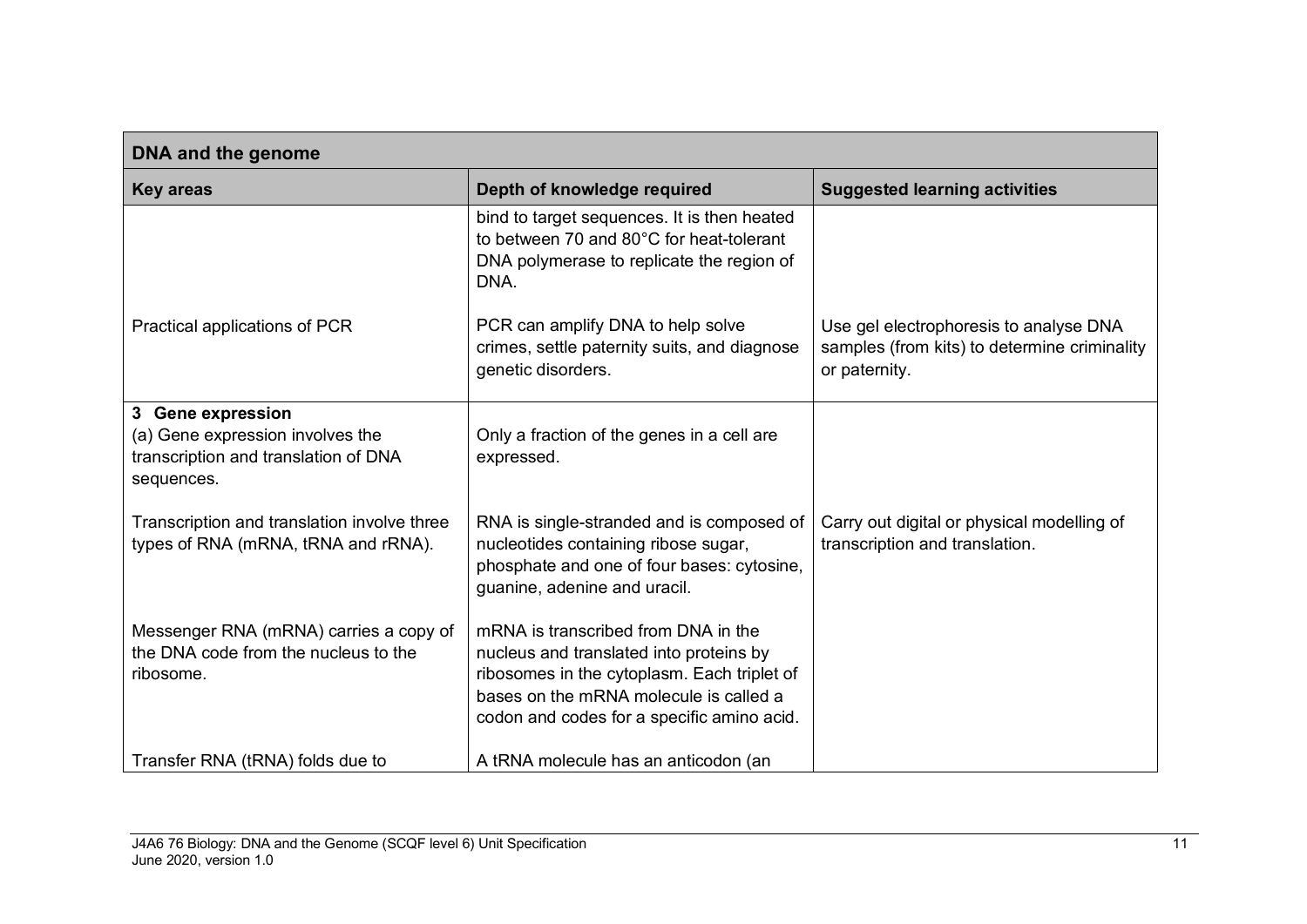| DNA and the genome                                                                                                                                            |                                                                                                                                                                                                                                                                               |                                      |
|---------------------------------------------------------------------------------------------------------------------------------------------------------------|-------------------------------------------------------------------------------------------------------------------------------------------------------------------------------------------------------------------------------------------------------------------------------|--------------------------------------|
| <b>Key areas</b>                                                                                                                                              | Depth of knowledge required                                                                                                                                                                                                                                                   | <b>Suggested learning activities</b> |
| complementary base pairing. Each tRNA<br>molecule carries its specific amino acid to<br>the ribosome. Ribosomal RNA (rRNA) and<br>proteins form the ribosome. | exposed triplet of bases) at one end and<br>an attachment site for a specific amino acid<br>at the other end.                                                                                                                                                                 |                                      |
| (b) The role of RNA polymerase in<br>transcription of DNA into primary mRNA<br>transcripts                                                                    | RNA polymerase moves along DNA,<br>unwinding the double helix and breaking<br>the hydrogen bonds between the bases.<br>RNA polymerase synthesises a primary<br>transcript of mRNA from RNA nucleotides<br>by complementary base pairing.<br>Uracil in RNA is complementary to |                                      |
| RNA splicing forms a mature mRNA<br>transcript.                                                                                                               | adenine.                                                                                                                                                                                                                                                                      |                                      |
| The introns of the primary transcript are<br>non-coding regions and are removed.                                                                              |                                                                                                                                                                                                                                                                               |                                      |
| The exons are coding regions and are joined<br>together to form the mature transcript.                                                                        | The order of the exons is unchanged<br>during splicing.                                                                                                                                                                                                                       |                                      |
| (c) tRNA is involved in the translation of<br>mRNA into a polypeptide at a ribosome.<br>Translation begins at a start codon and                               |                                                                                                                                                                                                                                                                               |                                      |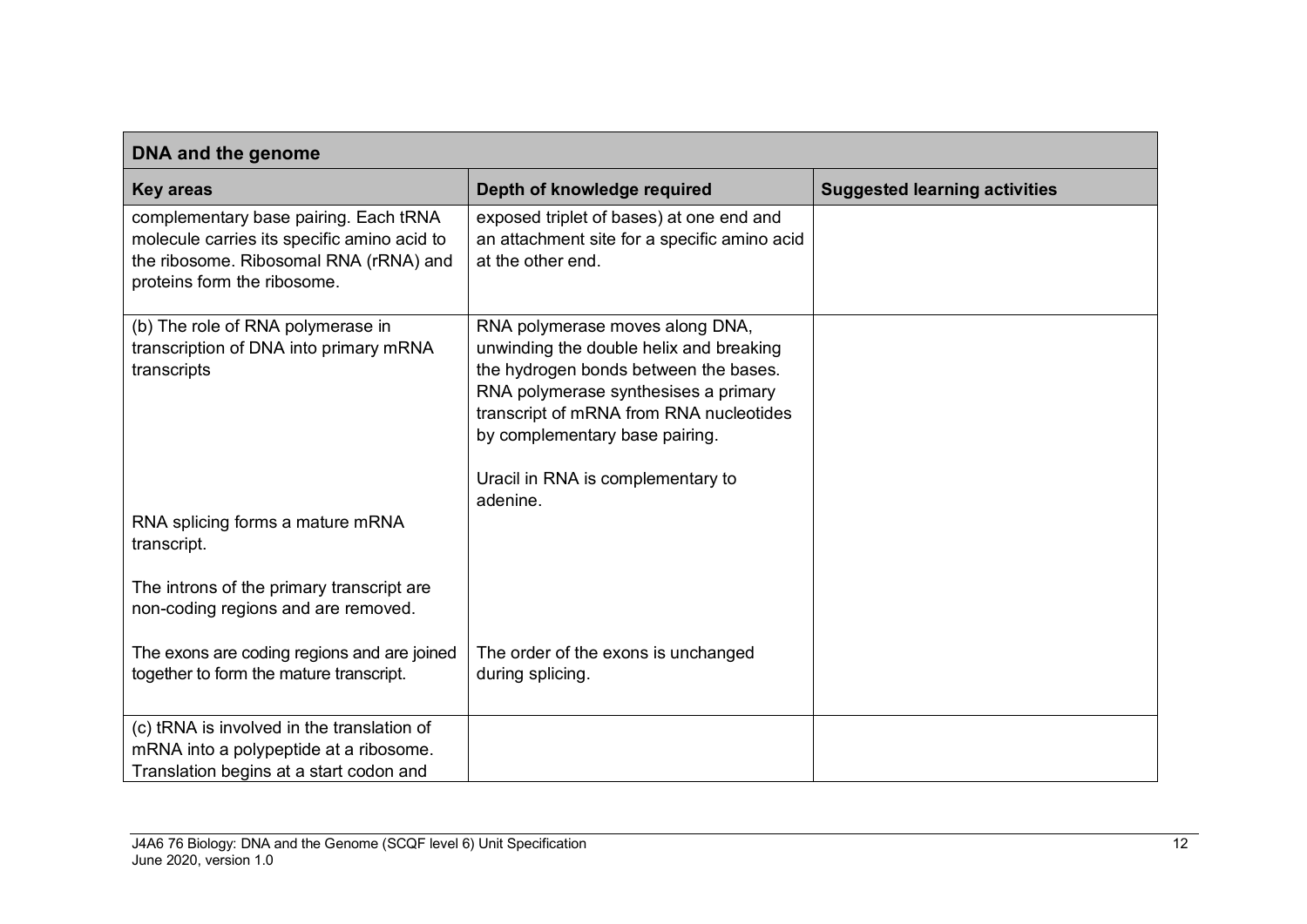| DNA and the genome                                                                                                                                                                                                                                                                                                                |                                                                                    |                                                                                                                                                                                                                                                              |
|-----------------------------------------------------------------------------------------------------------------------------------------------------------------------------------------------------------------------------------------------------------------------------------------------------------------------------------|------------------------------------------------------------------------------------|--------------------------------------------------------------------------------------------------------------------------------------------------------------------------------------------------------------------------------------------------------------|
| <b>Key areas</b>                                                                                                                                                                                                                                                                                                                  | Depth of knowledge required                                                        | <b>Suggested learning activities</b>                                                                                                                                                                                                                         |
| ends at a stop codon. Anticodons bond to<br>codons by complementary base pairing,<br>translating the genetic code into a<br>sequence of amino acids. Peptide bonds<br>join the amino acids together. Each tRNA<br>then leaves the ribosome as the<br>polypeptide is formed.                                                       |                                                                                    |                                                                                                                                                                                                                                                              |
| (d) Different proteins can be expressed<br>from one gene, as a result of alternative<br>RNA splicing. Different mature mRNA<br>transcripts are produced from the same<br>primary transcript depending on which<br>exons are retained.                                                                                             |                                                                                    |                                                                                                                                                                                                                                                              |
| (e) Amino acids are linked by peptide<br>bonds to form polypeptides. Polypeptide<br>chains fold to form the three-dimensional<br>shape of a protein, held together by<br>hydrogen bonds and other interactions<br>between individual amino acids. Proteins<br>have a large variety of shapes, which<br>determine their functions. | Details of other interactions and levels of<br>protein structure are not required. | Use digital resources to examine the shape<br>and structure of proteins.<br>Carry out experiments to separate and<br>identify fish proteins by agarose gel<br>electrophoresis.<br>Carry out experiments to separate and<br>identify amino acids, using paper |
| Phenotype is determined by the proteins<br>produced as the result of gene expression.                                                                                                                                                                                                                                             | Environmental factors also influence<br>phenotype.                                 | chromatography.                                                                                                                                                                                                                                              |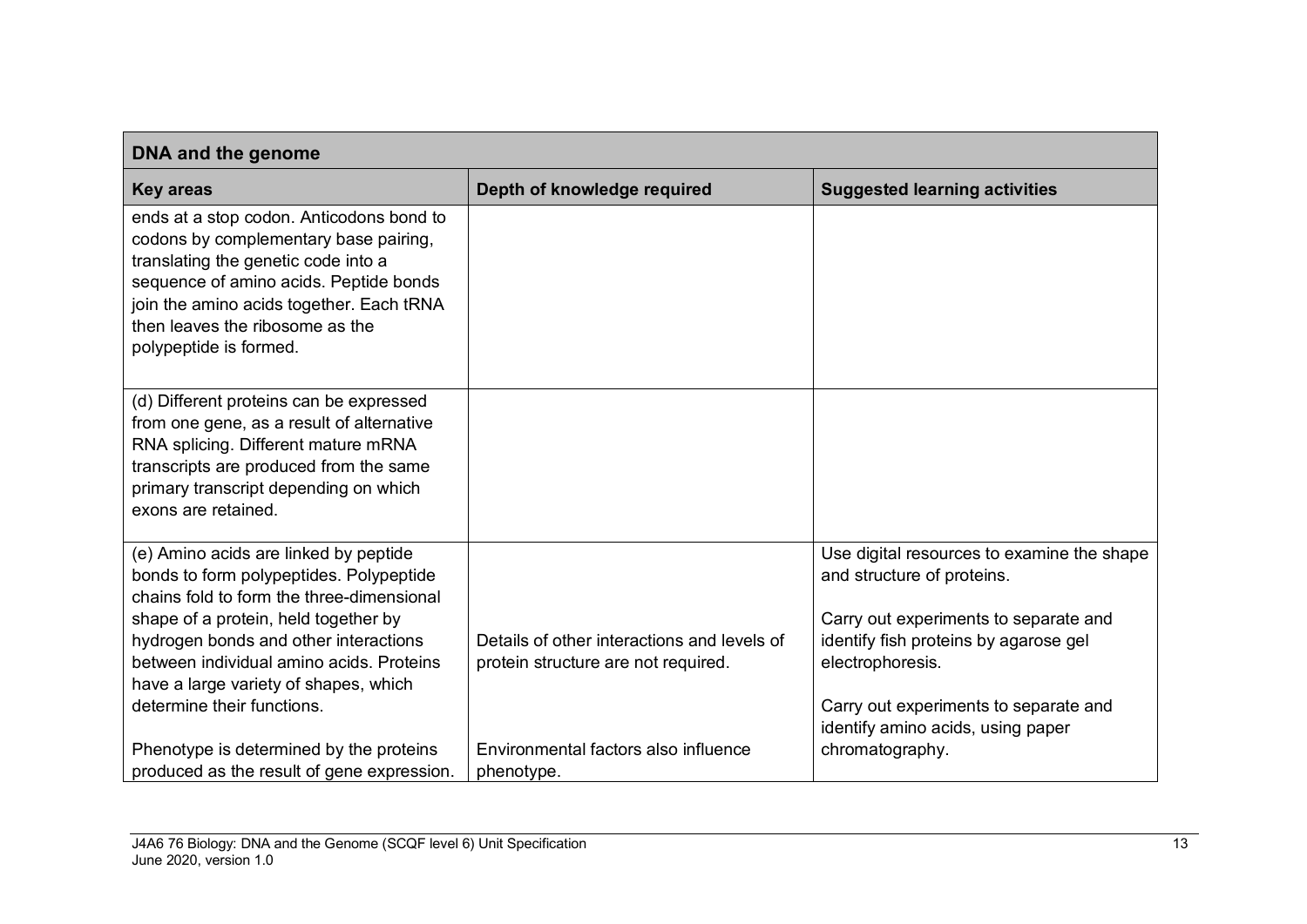| DNA and the genome                                                                                                                                                                                                                             |                                                                                                                         |                                      |
|------------------------------------------------------------------------------------------------------------------------------------------------------------------------------------------------------------------------------------------------|-------------------------------------------------------------------------------------------------------------------------|--------------------------------------|
| <b>Key areas</b>                                                                                                                                                                                                                               | Depth of knowledge required                                                                                             | <b>Suggested learning activities</b> |
| 4 Cellular differentiation<br>(a) Cellular differentiation is the process by<br>which a cell expresses certain genes to<br>produce proteins characteristic for that type<br>of cell. This allows a cell to carry out<br>specialised functions. |                                                                                                                         |                                      |
| Differentiation into specialised cells from<br>meristems in plants; embryonic and tissue<br>(adult) stem cells in animals                                                                                                                      | Meristems are regions of unspecialised<br>cells in plants that can divide (self-renew)<br>and/or differentiate.         |                                      |
|                                                                                                                                                                                                                                                | Stem cells are unspecialised cells in<br>animals that can divide (self-renew) and/or<br>differentiate.                  |                                      |
|                                                                                                                                                                                                                                                | There is no requirement to learn examples<br>of differentiated animal and plant cells.                                  |                                      |
| (b) Embryonic and tissue stem cells                                                                                                                                                                                                            |                                                                                                                         |                                      |
| Cells in the very early embryo can<br>differentiate into all the cell types that make<br>up the organism and so are pluripotent.                                                                                                               | All the genes in embryonic stem cells can<br>be switched on, so these cells can<br>differentiate into any type of cell. |                                      |
| Tissue stem cells are involved in the<br>growth, repair and renewal of the cells                                                                                                                                                               | Tissue stem cells are multipotent as they<br>can differentiate into all of the types of cell                            |                                      |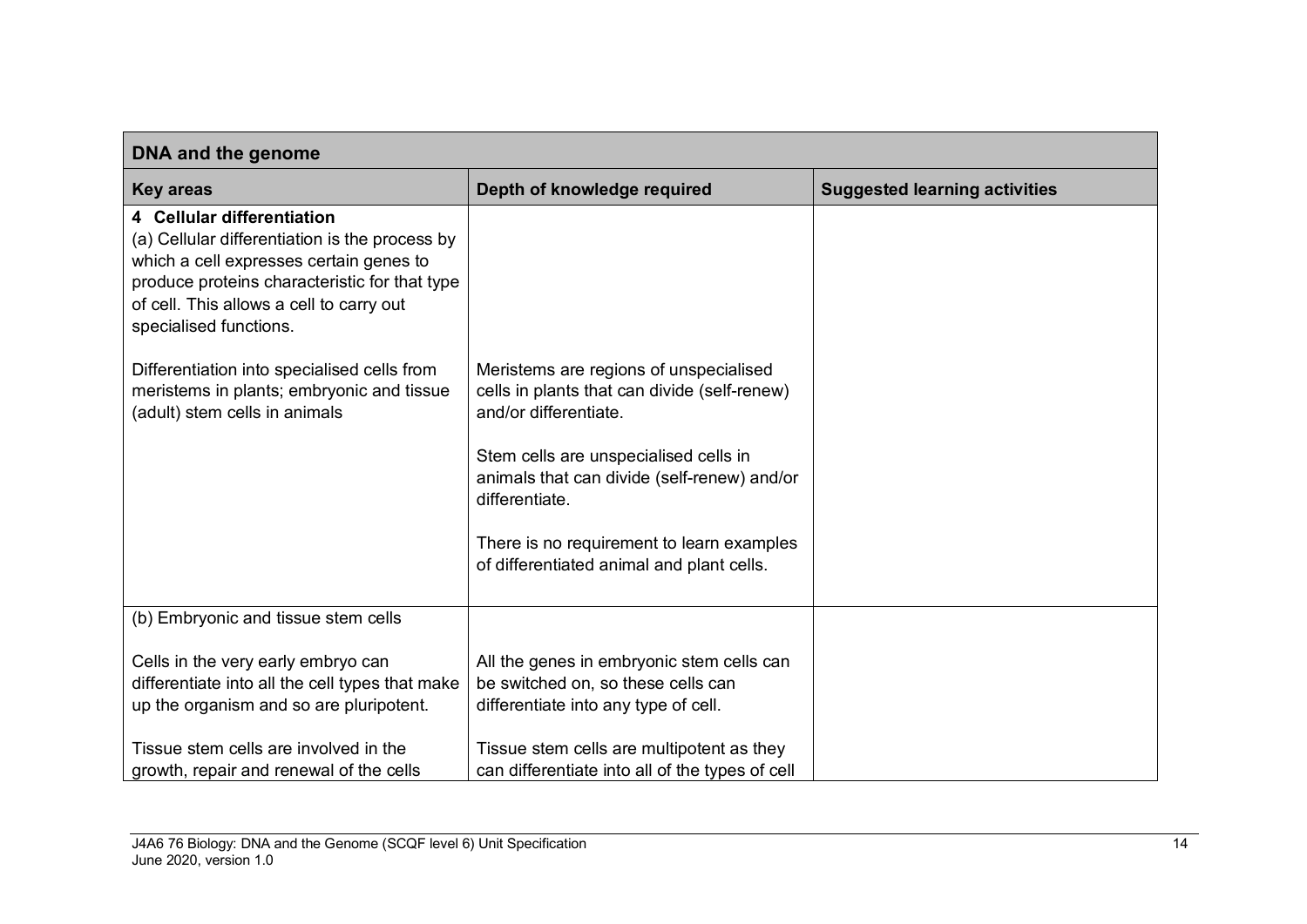| DNA and the genome                                                                                                                 |                                                                                                                                                                                                                                                                                 |                                                                                    |
|------------------------------------------------------------------------------------------------------------------------------------|---------------------------------------------------------------------------------------------------------------------------------------------------------------------------------------------------------------------------------------------------------------------------------|------------------------------------------------------------------------------------|
| <b>Key areas</b>                                                                                                                   | Depth of knowledge required                                                                                                                                                                                                                                                     | <b>Suggested learning activities</b>                                               |
| found in that tissue. They are multipotent.                                                                                        | found in a particular tissue type. For<br>example, blood stem cells located in bone<br>marrow can give rise to all types of blood<br>cell.                                                                                                                                      | View digital resources on the origin of<br>blood cells and their functions.        |
| Therapeutic and research uses of stem<br>cells<br>Therapeutic uses involve the repair of<br>damaged or diseased organs or tissues. | The therapeutic uses of stem cells should<br>be exemplified by how they are used in<br>corneal repair and the regeneration of<br>damaged skin.                                                                                                                                  | Study potential therapeutic uses of stem<br>cells.                                 |
| Research uses involve stem cells being<br>used as model cells to study how diseases<br>develop or being used for drug testing.     | Stem cells from the embryo can self-<br>renew, under the right conditions, in the<br>lab.                                                                                                                                                                                       |                                                                                    |
| The ethical issues of using embryonic stem<br>cells                                                                                | Stem cell research provides information on<br>how cell processes, such as cell growth,<br>differentiation and gene regulation work.<br>Use of embryonic stem cells can offer<br>effective treatments for disease and injury;<br>however, it involves destruction of<br>embryos. | Debate the ethics surrounding stem cell<br>research and the sources of stem cells. |
|                                                                                                                                    |                                                                                                                                                                                                                                                                                 |                                                                                    |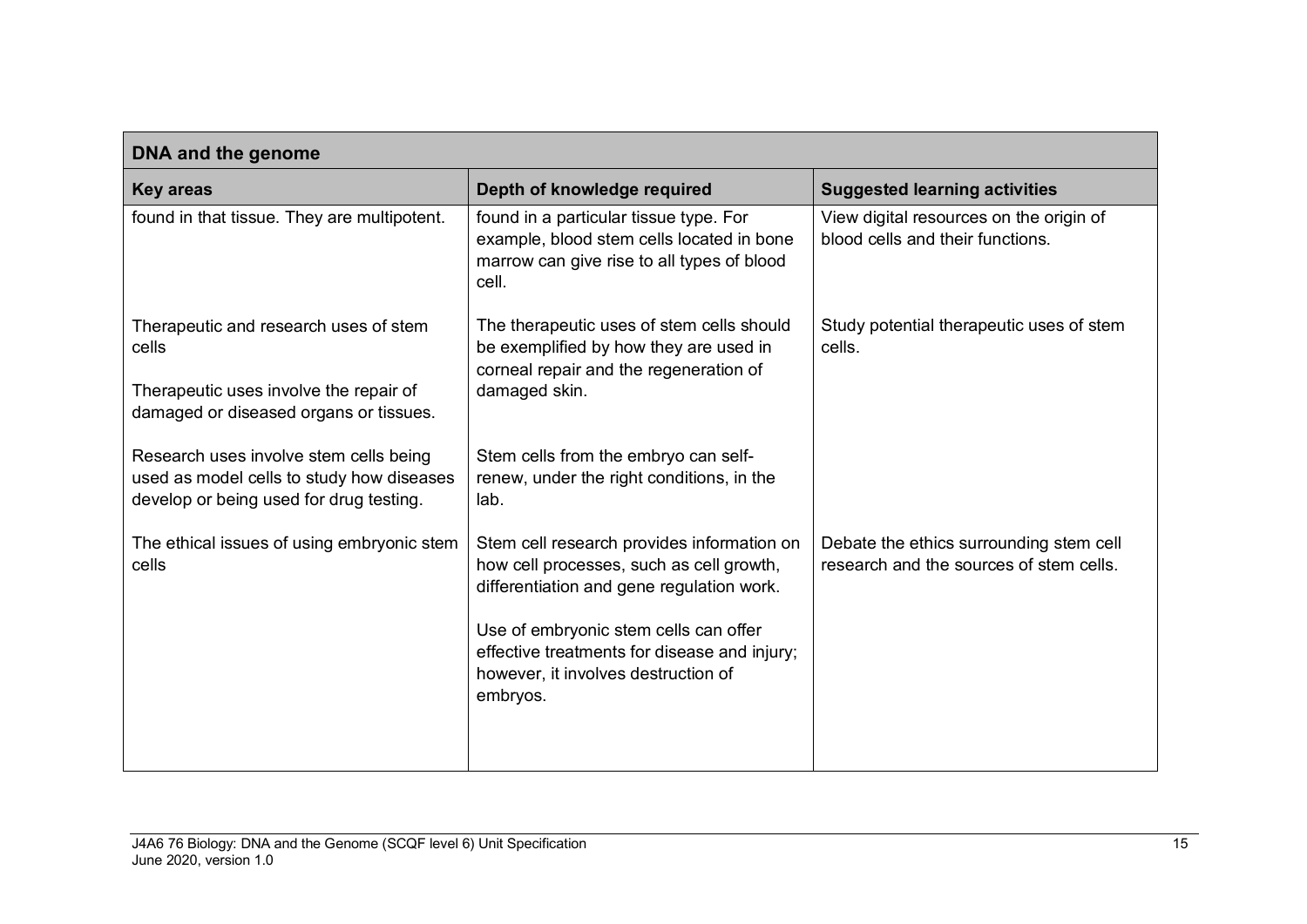| DNA and the genome                                                                                                                                            |                                                                                                                                                      |                                                                                               |
|---------------------------------------------------------------------------------------------------------------------------------------------------------------|------------------------------------------------------------------------------------------------------------------------------------------------------|-----------------------------------------------------------------------------------------------|
| <b>Key areas</b>                                                                                                                                              | Depth of knowledge required                                                                                                                          | <b>Suggested learning activities</b>                                                          |
| 5 The structure of the genome<br>The genome of an organism is its entire<br>hereditary information encoded in DNA.                                            |                                                                                                                                                      |                                                                                               |
| A genome is made up of genes and other<br>DNA sequences that do not code for<br>proteins.                                                                     | Most of the eukaryotic genome consists of<br>non-coding sequences.                                                                                   |                                                                                               |
| DNA sequences that code for protein are<br>defined as genes. Other sequences<br>regulate transcription and others are<br>transcribed but never translated.    | Details of regulation of transcription (for<br>example Jacob-Monod hypothesis) not<br>required.<br>tRNA and rRNA are non-translated forms<br>of RNA. |                                                                                               |
| <b>6 Mutations</b><br>(a) Mutations are changes in the DNA that<br>can result in no protein or an altered<br>protein being synthesised.                       |                                                                                                                                                      | Carry out experiments to investigate the<br>effects of UV radiation on UV-sensitive<br>yeast. |
| (b) Single gene mutations involve the<br>alteration of a DNA nucleotide sequence<br>as a result of the substitution, insertion or<br>deletion of nucleotides. |                                                                                                                                                      |                                                                                               |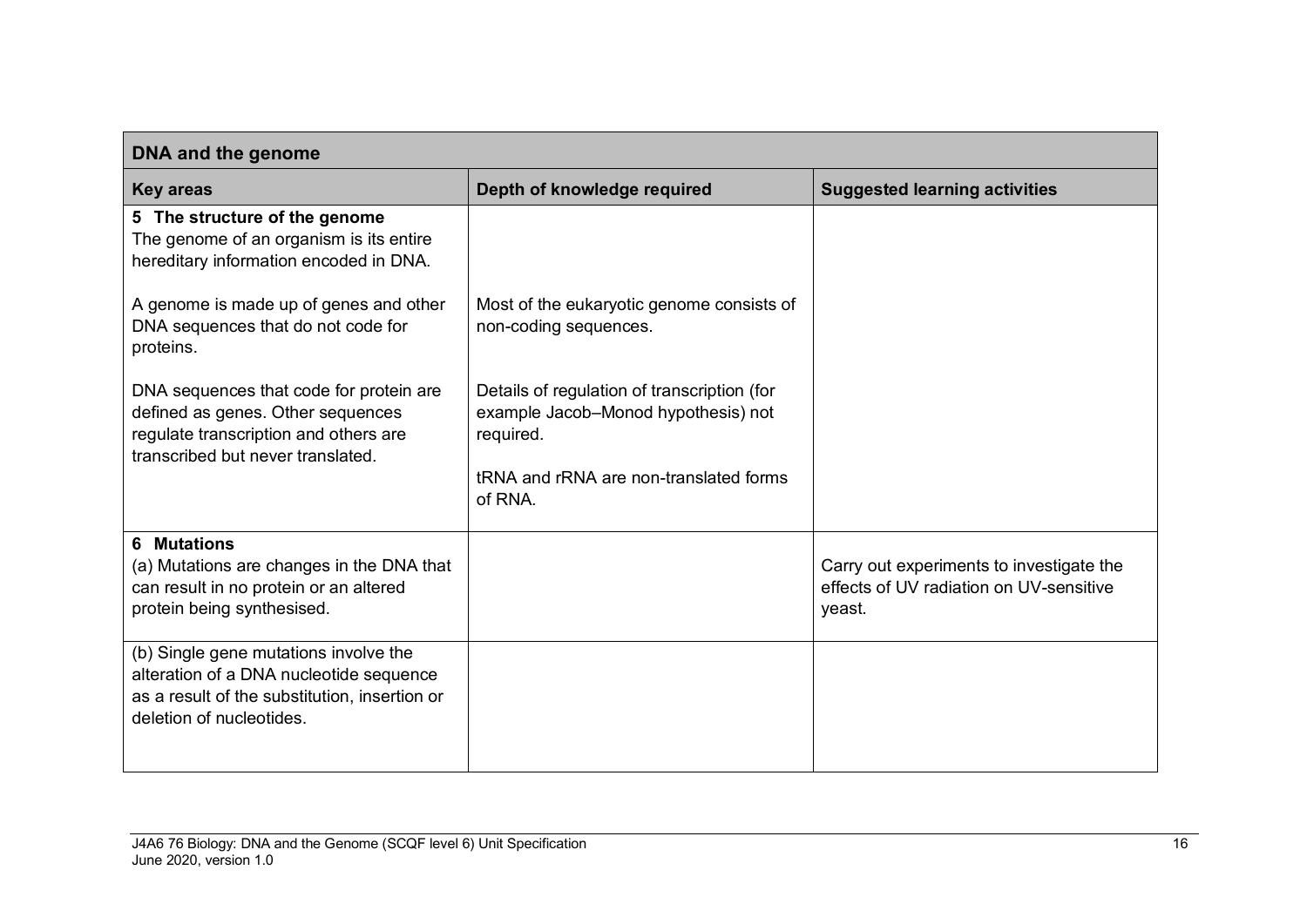| <b>DNA and the genome</b>                                                                     |                                                                                                                                                                                                                                                                                    |                                                                                                                                                                                                                                    |
|-----------------------------------------------------------------------------------------------|------------------------------------------------------------------------------------------------------------------------------------------------------------------------------------------------------------------------------------------------------------------------------------|------------------------------------------------------------------------------------------------------------------------------------------------------------------------------------------------------------------------------------|
| <b>Key areas</b>                                                                              | Depth of knowledge required                                                                                                                                                                                                                                                        | <b>Suggested learning activities</b>                                                                                                                                                                                               |
| Nucleotide substitutions - missense,<br>nonsense and splice-site mutations                    | Missense mutations result in one amino<br>acid being changed for another. This may<br>result in a non-functional protein or have<br>little effect on the protein.<br>Nonsense mutations result in a premature<br>stop codon being produced, which results<br>in a shorter protein. | Study human conditions caused by single<br>gene mutations. Examples could include<br>sickle-cell disease (missense), PKU<br>(missense), Duchenne muscular dystrophy<br>(nonsense) and beta thalassemia (splice-<br>site mutation). |
|                                                                                               | Splice-site mutations result in some introns<br>being retained and/or some exons not<br>being included in the mature transcript.                                                                                                                                                   |                                                                                                                                                                                                                                    |
| Nucleotide insertions or deletions result in<br>frame-shift mutations.                        | Frame-shift mutations cause all of the<br>codons and all of the amino acids after the<br>mutation to be changed. This has a major<br>effect on the structure of the protein<br>produced.                                                                                           | Study human conditions caused by frame-<br>shift mutations. Examples could include<br>Tay-Sachs disease (frame-shift insertion)<br>and cystic fibrosis (frame-shift deletion).                                                     |
| (c) Chromosome structure mutations -<br>duplication, deletion, inversion and<br>translocation | Duplication is where a section of a<br>chromosome is added from its homologous<br>partner.                                                                                                                                                                                         | Study human conditions caused by<br>chromosome structure mutations. For<br>example:                                                                                                                                                |
|                                                                                               | Deletion is where a section of a<br>chromosome is removed.                                                                                                                                                                                                                         | Cri-du-chat syndrome - caused by<br>deletion of part of the short arm of<br>chromosome 5.                                                                                                                                          |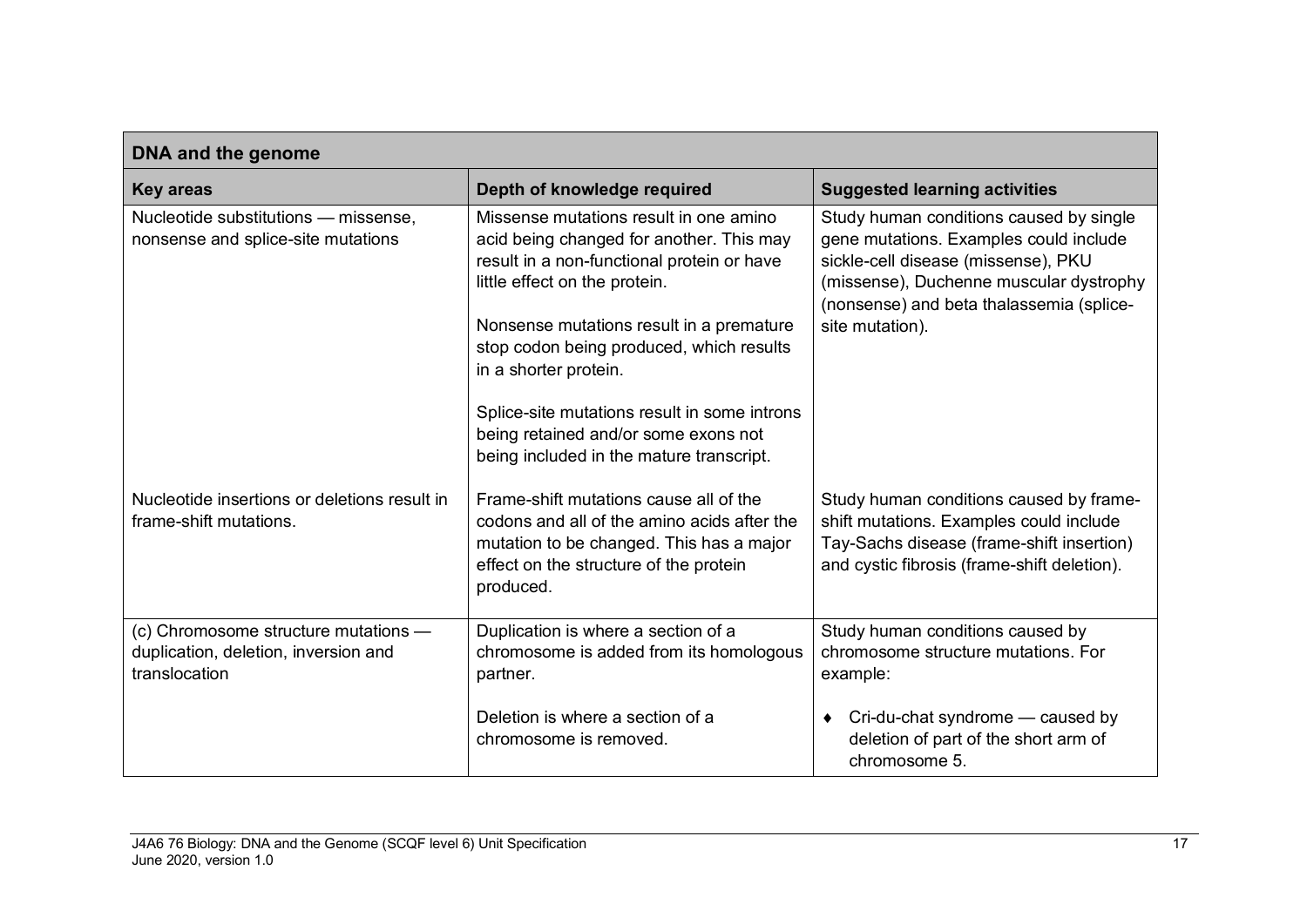| DNA and the genome                                                                                                                                                                                     |                                                                                                                                                                                                                                                          |                                                                                                                                                                                                                                                   |
|--------------------------------------------------------------------------------------------------------------------------------------------------------------------------------------------------------|----------------------------------------------------------------------------------------------------------------------------------------------------------------------------------------------------------------------------------------------------------|---------------------------------------------------------------------------------------------------------------------------------------------------------------------------------------------------------------------------------------------------|
| <b>Key areas</b>                                                                                                                                                                                       | Depth of knowledge required                                                                                                                                                                                                                              | <b>Suggested learning activities</b>                                                                                                                                                                                                              |
|                                                                                                                                                                                                        | Inversion is where a section of<br>chromosome is reversed.<br>Translocation is where a section of a<br>chromosome is added to a chromosome,<br>not its homologous partner.<br>The substantial changes in chromosome<br>mutations often make them lethal. | $\bullet$ Haemophilia A — one cause is an<br>inversion within the gene that produces<br>a clotting factor (factor VIII).<br>Chronic myeloid leukaemia - caused<br>by a reciprocal translocation of sections<br>of chromosome 22 and chromosome 9. |
| (d) Importance of mutations and gene<br>duplication in evolution                                                                                                                                       | Duplication allows potential beneficial<br>mutations to occur in a duplicated gene<br>while the original gene can still be<br>expressed to produce its protein.                                                                                          |                                                                                                                                                                                                                                                   |
| 7 Evolution<br>(a) Evolution - the changes in organisms<br>over generations as a result of genomic<br>variations                                                                                       |                                                                                                                                                                                                                                                          |                                                                                                                                                                                                                                                   |
| (b) Selection<br>Natural selection is the non-random<br>increase in frequency of DNA sequences<br>that increase survival and the non-random<br>reduction in the frequency of deleterious<br>sequences. |                                                                                                                                                                                                                                                          |                                                                                                                                                                                                                                                   |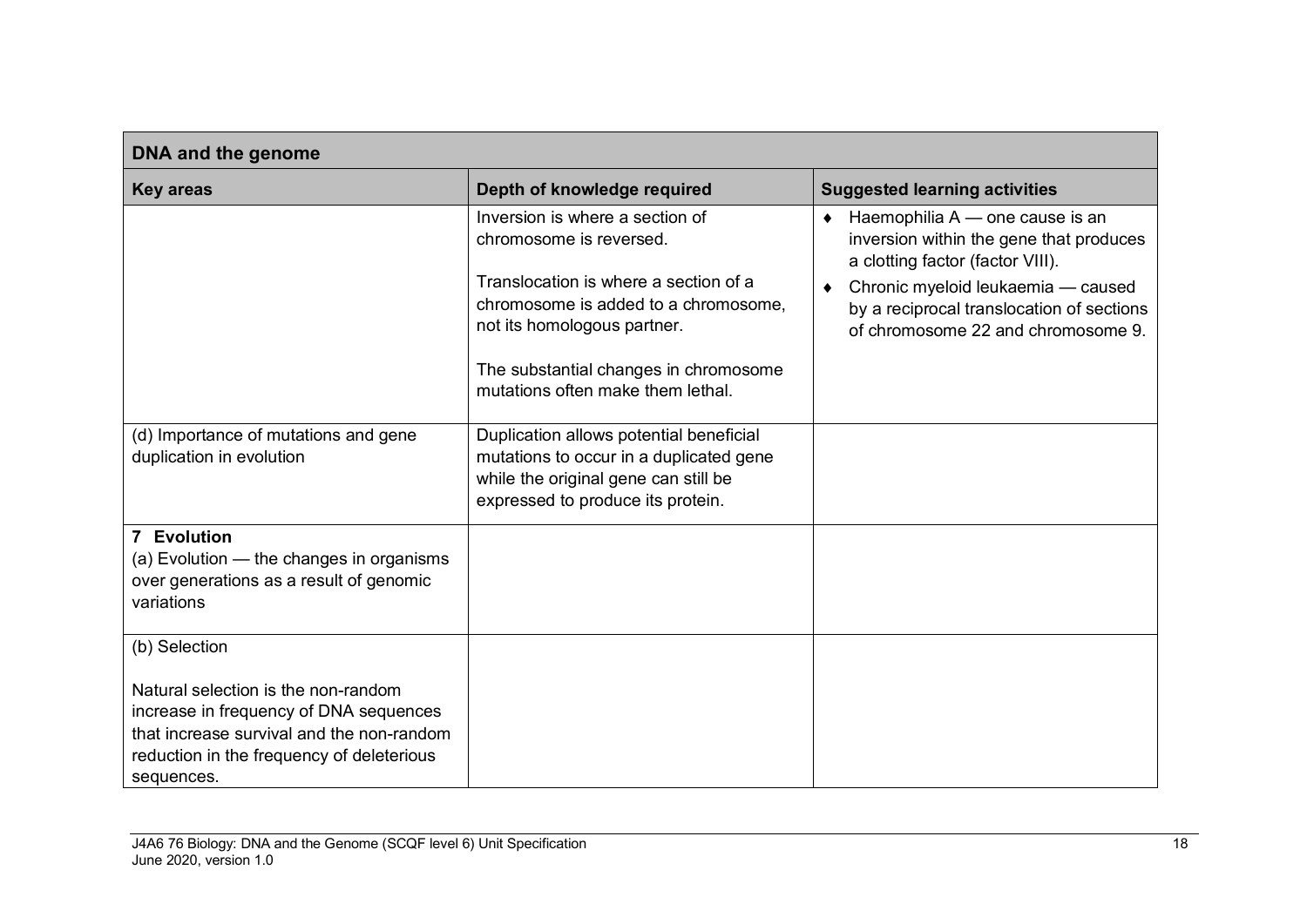| DNA and the genome                                                                                                          |                                                                                                                                                           |                                              |  |  |
|-----------------------------------------------------------------------------------------------------------------------------|-----------------------------------------------------------------------------------------------------------------------------------------------------------|----------------------------------------------|--|--|
| <b>Key areas</b>                                                                                                            | Depth of knowledge required                                                                                                                               | <b>Suggested learning activities</b>         |  |  |
| The changes in phenotype frequency as a<br>result of stabilising, directional and<br>disruptive selection                   | In stabilising selection, an average<br>phenotype is selected for and extremes of<br>the phenotype range are selected against.                            |                                              |  |  |
|                                                                                                                             | In directional selection, one extreme of the<br>phenotype range is selected for.                                                                          |                                              |  |  |
|                                                                                                                             | In disruptive selection, two or more<br>phenotypes are selected for.                                                                                      |                                              |  |  |
| Natural selection is more rapid in                                                                                          | Horizontal gene transfer is where genes<br>are transferred between individuals in the<br>same generation.                                                 |                                              |  |  |
| prokaryotes. Prokaryotes can exchange<br>genetic material horizontally, resulting in<br>faster evolutionary change than in  | Methods of horizontal transfer are not<br>required.                                                                                                       |                                              |  |  |
| organisms that only use vertical transfer.                                                                                  | Vertical gene transfer is where genes are<br>transferred from parent to offspring as a<br>result of sexual or asexual reproduction.                       |                                              |  |  |
| (c) Speciation                                                                                                              |                                                                                                                                                           |                                              |  |  |
| Speciation is the generation of new<br>biological species by evolution as a result<br>of isolation, mutation and selection. | A species is a group of organisms capable<br>of interbreeding and producing fertile<br>offspring, and which does not normally<br>breed with other groups. | Research the London Underground<br>mosquito. |  |  |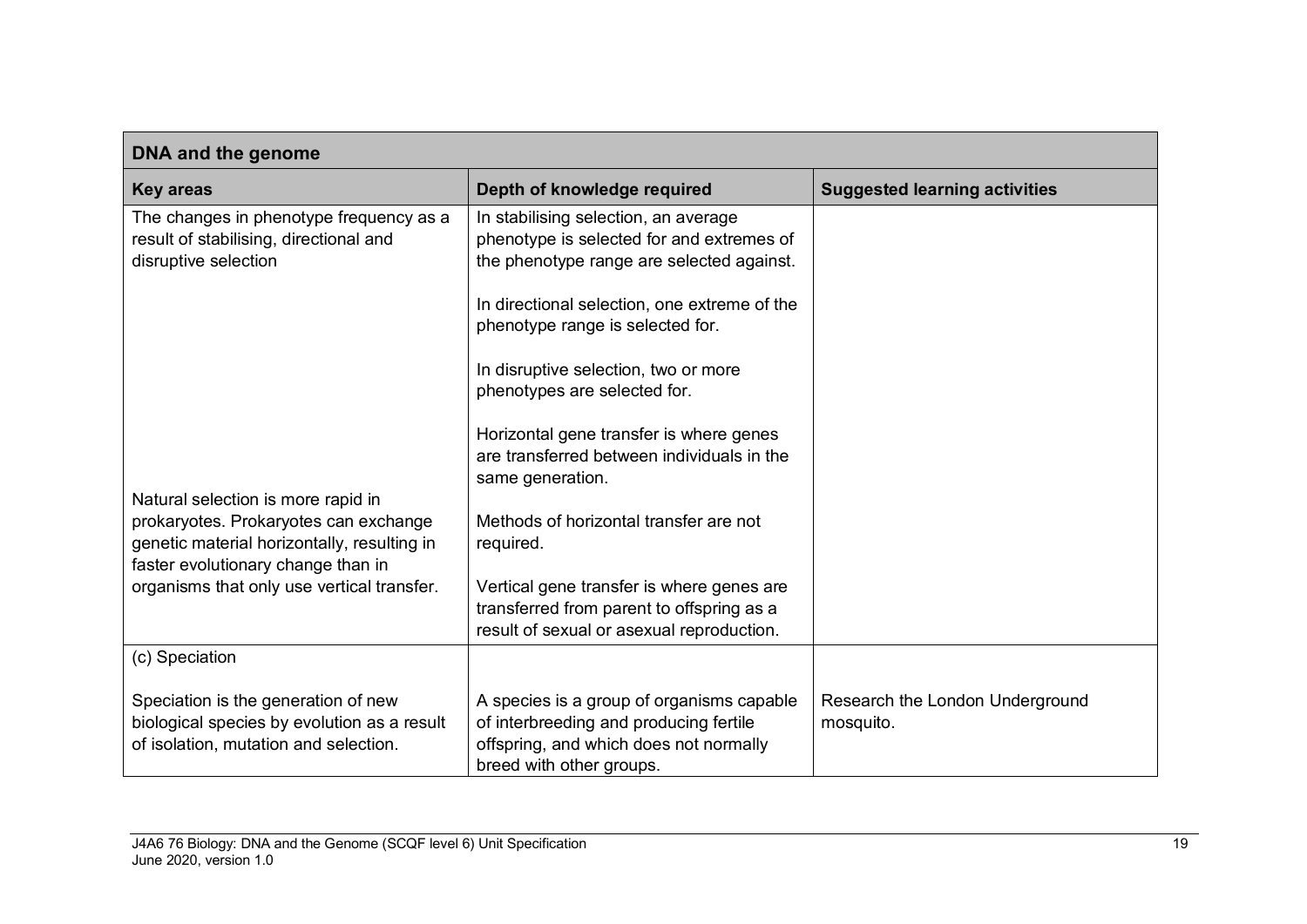| DNA and the genome                        |                                                                              |                                              |  |  |
|-------------------------------------------|------------------------------------------------------------------------------|----------------------------------------------|--|--|
| <b>Key areas</b>                          | Depth of knowledge required                                                  | <b>Suggested learning activities</b>         |  |  |
| The importance of isolation barriers in   |                                                                              |                                              |  |  |
| preventing gene flow between              |                                                                              |                                              |  |  |
| sub-populations during speciation         |                                                                              |                                              |  |  |
| Geographical barriers lead to allopatric  |                                                                              |                                              |  |  |
| speciation and behavioural or ecological  |                                                                              |                                              |  |  |
| barriers lead to sympatric speciation.    |                                                                              |                                              |  |  |
|                                           |                                                                              |                                              |  |  |
| 8 Genomic sequencing                      |                                                                              |                                              |  |  |
| (a) In genomic sequencing the sequence of | Computer programs can be used to identify                                    | Research how sequencing technologies         |  |  |
| nucleotide bases can be determined for    | base sequences by looking for sequences                                      | use techniques, such as fluorescent          |  |  |
| individual genes and entire genomes.      | similar to known genes.                                                      | tagging of nucleotides, to identify the base |  |  |
| Comparison of genomes from different      | To compare sequence data, computer and                                       | sequence.                                    |  |  |
| species                                   | statistical analyses (bioinformatics) are                                    | Study potential uses of bioinformatics.      |  |  |
|                                           | required.                                                                    |                                              |  |  |
|                                           |                                                                              |                                              |  |  |
| Comparison of genomes reveals that many   | Many genomes have been sequenced,                                            |                                              |  |  |
| genes are highly conserved across         | particularly of disease-causing organisms,                                   |                                              |  |  |
| different organisms.                      | pest species and species that are<br>important model organisms for research. |                                              |  |  |
|                                           |                                                                              |                                              |  |  |
|                                           |                                                                              |                                              |  |  |
|                                           |                                                                              |                                              |  |  |
|                                           |                                                                              |                                              |  |  |
|                                           |                                                                              |                                              |  |  |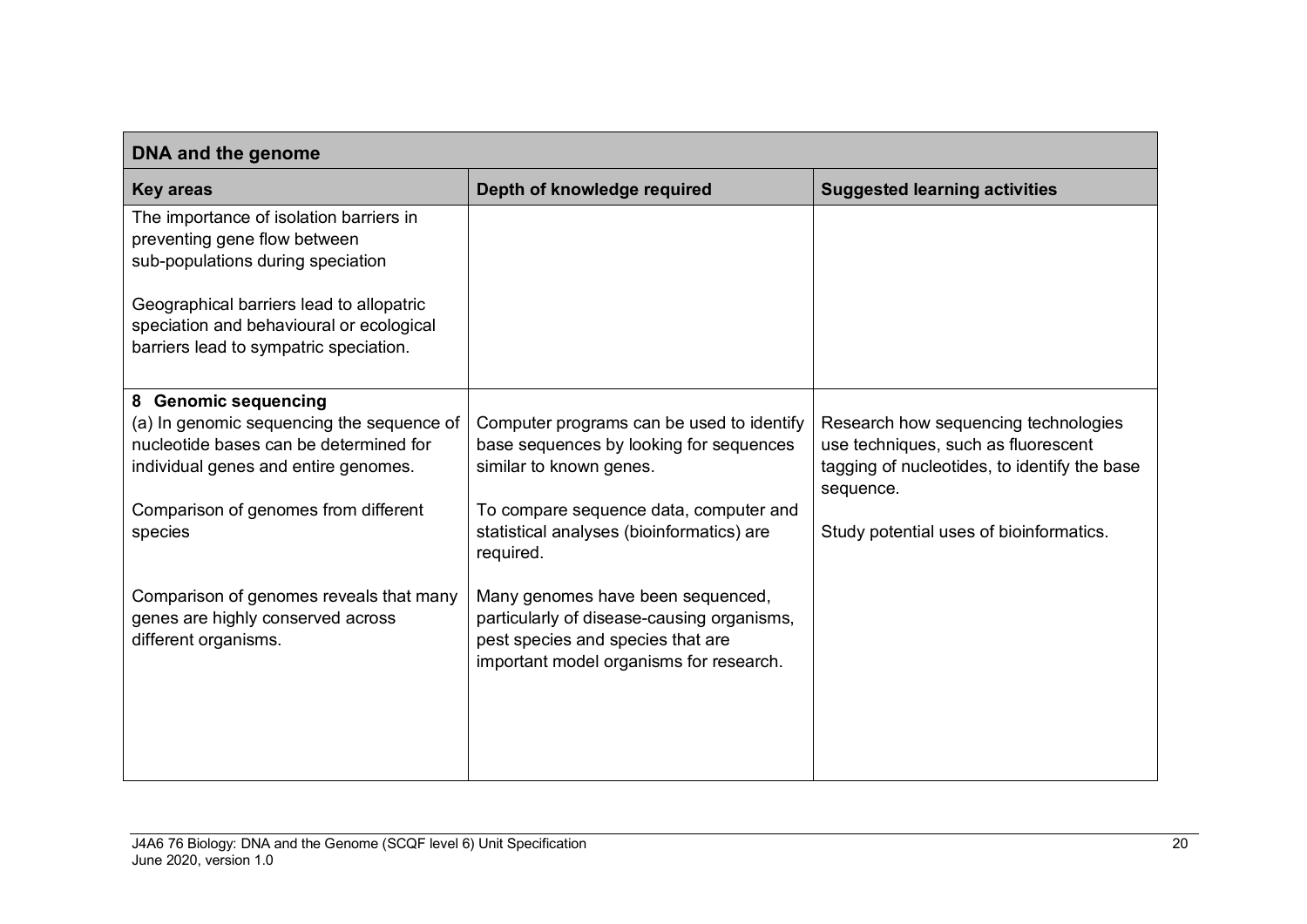| DNA and the genome                                                                                               |                                                                                                                                                                                                                                                                                                                    |                                                                                                                                                                    |  |  |
|------------------------------------------------------------------------------------------------------------------|--------------------------------------------------------------------------------------------------------------------------------------------------------------------------------------------------------------------------------------------------------------------------------------------------------------------|--------------------------------------------------------------------------------------------------------------------------------------------------------------------|--|--|
| <b>Key areas</b>                                                                                                 | Depth of knowledge required                                                                                                                                                                                                                                                                                        | <b>Suggested learning activities</b>                                                                                                                               |  |  |
| (b) Evidence from phylogenetics and<br>molecular clocks to determine the main<br>sequence of events in evolution | Phylogenetics is the study of evolutionary<br>history and relationships.                                                                                                                                                                                                                                           | Study the evolution of bears and primates<br>using Geneious software.                                                                                              |  |  |
| The sequence of events can be<br>determined using sequence data and fossil<br>evidence.                          | Use of sequence data to study the<br>evolutionary relatedness among groups of<br>organisms. Sequence divergence is used<br>to estimate time since lineages diverged.                                                                                                                                               | Compare number and proportion of shared<br>genes between organisms, such as<br>C. elegans, Drosophila and humans.                                                  |  |  |
| Comparison of sequences provides<br>evidence of the three domains of life -<br>bacteria, archaea and eukaryotes. | Use of sequence data and fossil evidence<br>to determine the main sequence of events<br>in evolution of life: cells, last universal<br>ancestor, prokaryotes, photosynthetic<br>organisms, eukaryotes, multicellularity,<br>animals, vertebrates, land plants.                                                     | Research the importance of the Fugu<br>genome as an example of a very small<br>vertebrate genome with a high rate of<br>chromosome deletion.                       |  |  |
|                                                                                                                  | Molecular clocks are used to show when<br>species diverged during evolution. They<br>assume a constant mutation rate and show<br>differences in DNA sequences or amino<br>acid sequences. Therefore, differences in<br>sequence data between species indicate<br>the time of divergence from a common<br>ancestor. | Compare human and chimp genomes to<br>show the rapid change in genes for<br>immune system and regulation of neural<br>development over the last six million years. |  |  |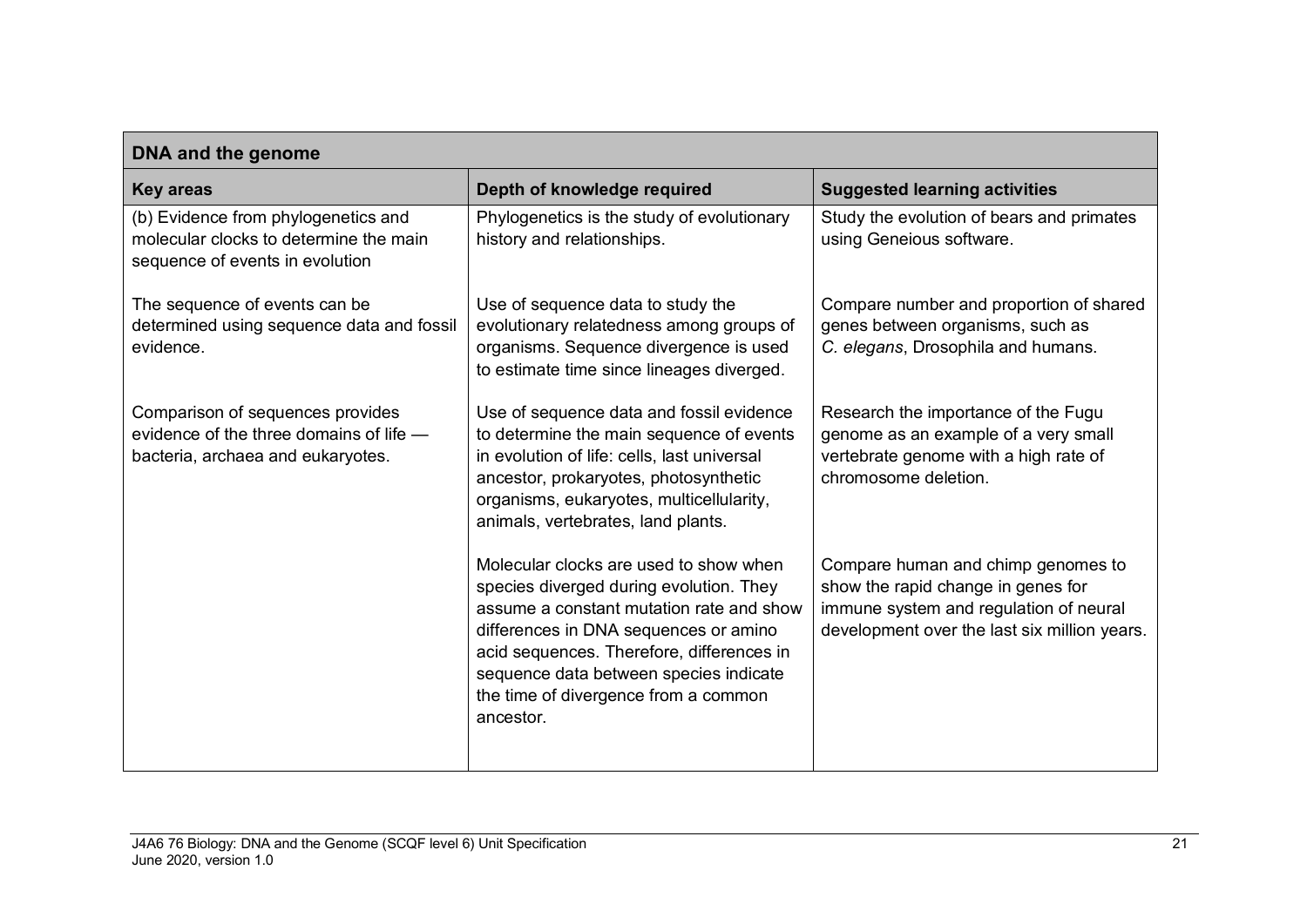| DNA and the genome                                                                                         |                                                                                                                                                             |                                      |  |  |
|------------------------------------------------------------------------------------------------------------|-------------------------------------------------------------------------------------------------------------------------------------------------------------|--------------------------------------|--|--|
| Key areas                                                                                                  | Depth of knowledge required                                                                                                                                 | <b>Suggested learning activities</b> |  |  |
| (c) An individual's genome can be<br>analysed to predict the likelihood of<br>developing certain diseases. |                                                                                                                                                             |                                      |  |  |
| Pharmacogenetics and personalised<br>medicine                                                              | Pharmacogenetics is the use of genome<br>information in the choice of drugs.                                                                                |                                      |  |  |
|                                                                                                            | An individual's personal genome sequence<br>can be used to select the most effective<br>drugs and dosage to treat their disease<br>(personalised medicine). |                                      |  |  |